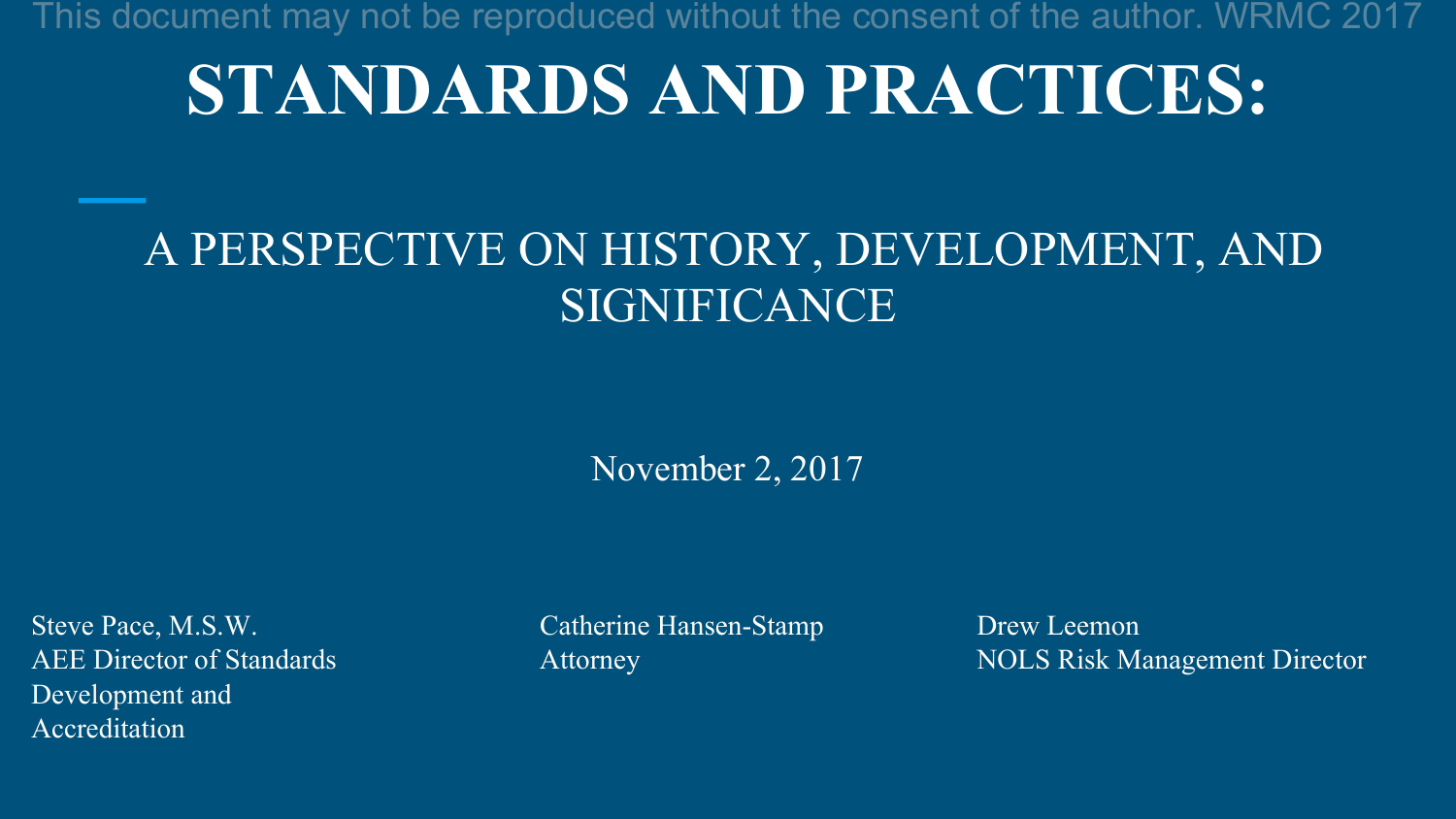# **AGENDA**

- 1. Objectives
- 2. Evolution of our field
- 3. General concepts & legal perspective
- 4. Applying standards to your program
- 

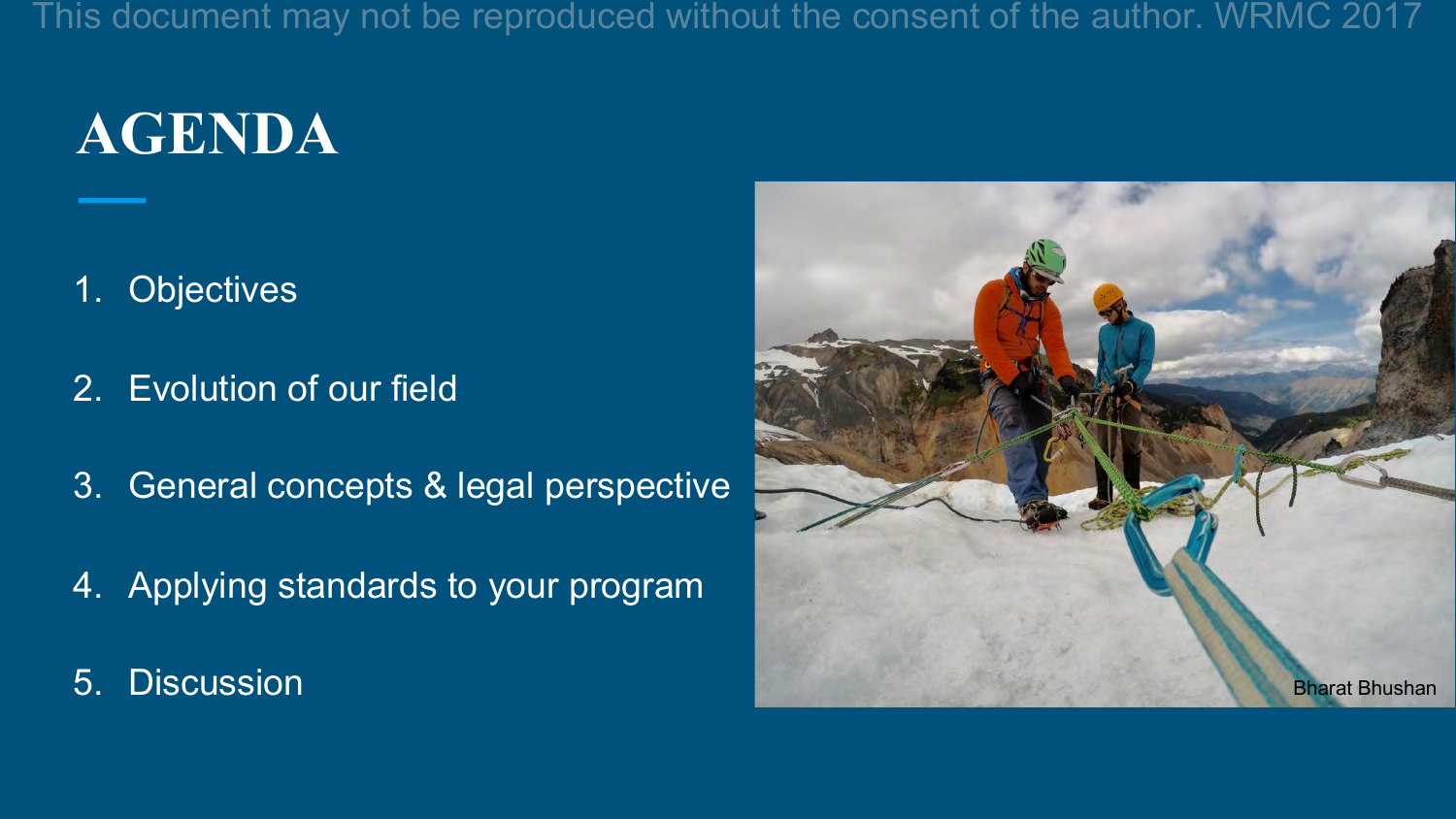## **LEARNING OBJECTIVES**

Through this workshop you will gain understanding of:

- 1. The value and significance of standards
- 2. The history of standards in outdoor/adventure education
- 3. The terminology related to standards
- 4. The legal significance of standards
- 5. Practical application of standards
- 6. Context for the WRMC

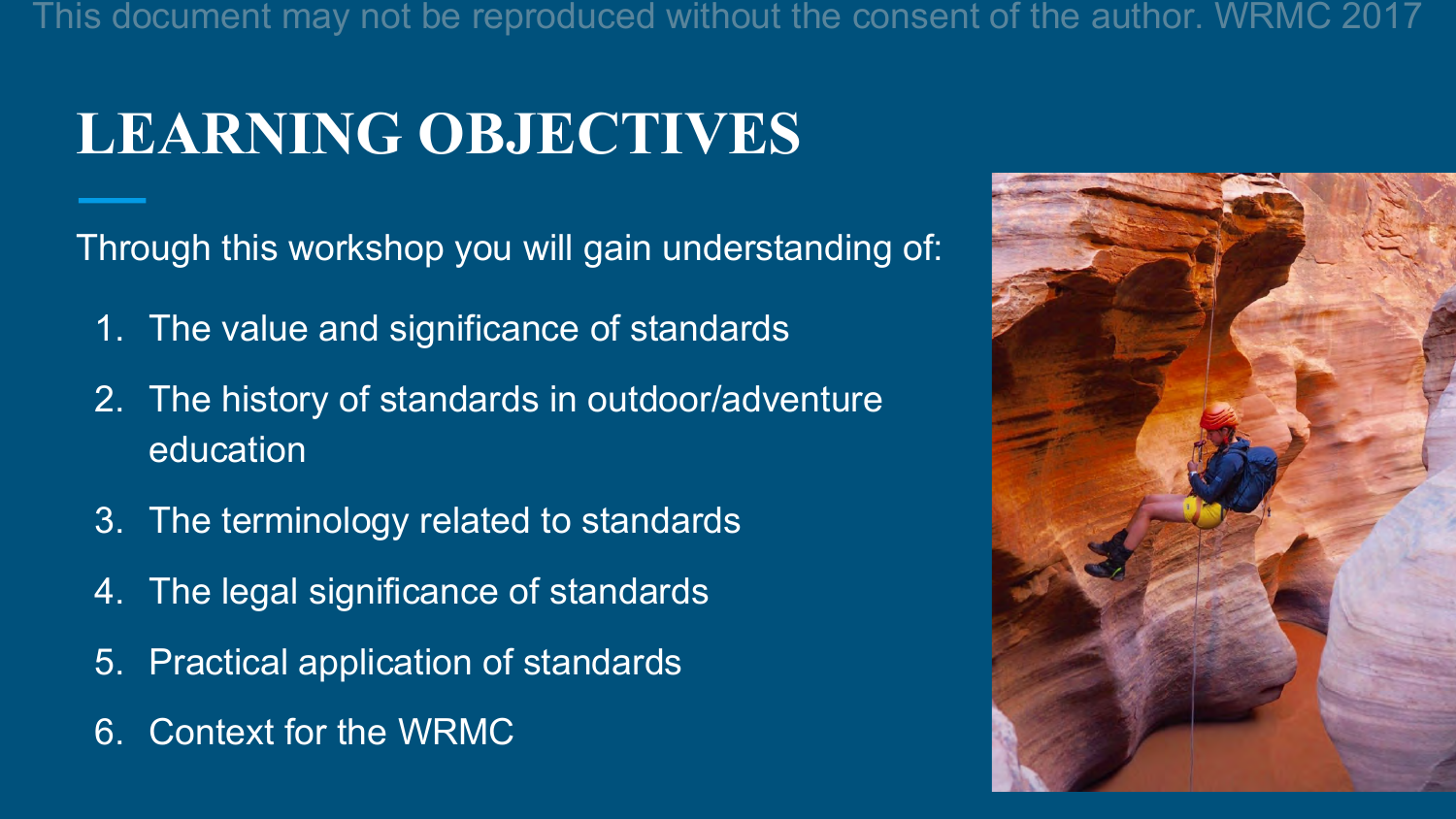#### **PERSPECTIVE—WHY?**

Why is this a valuable topic?

What can this discussion add as you enter the conference to:

- Learn about wilderness risk management
- Continue your endeavor to run a quality program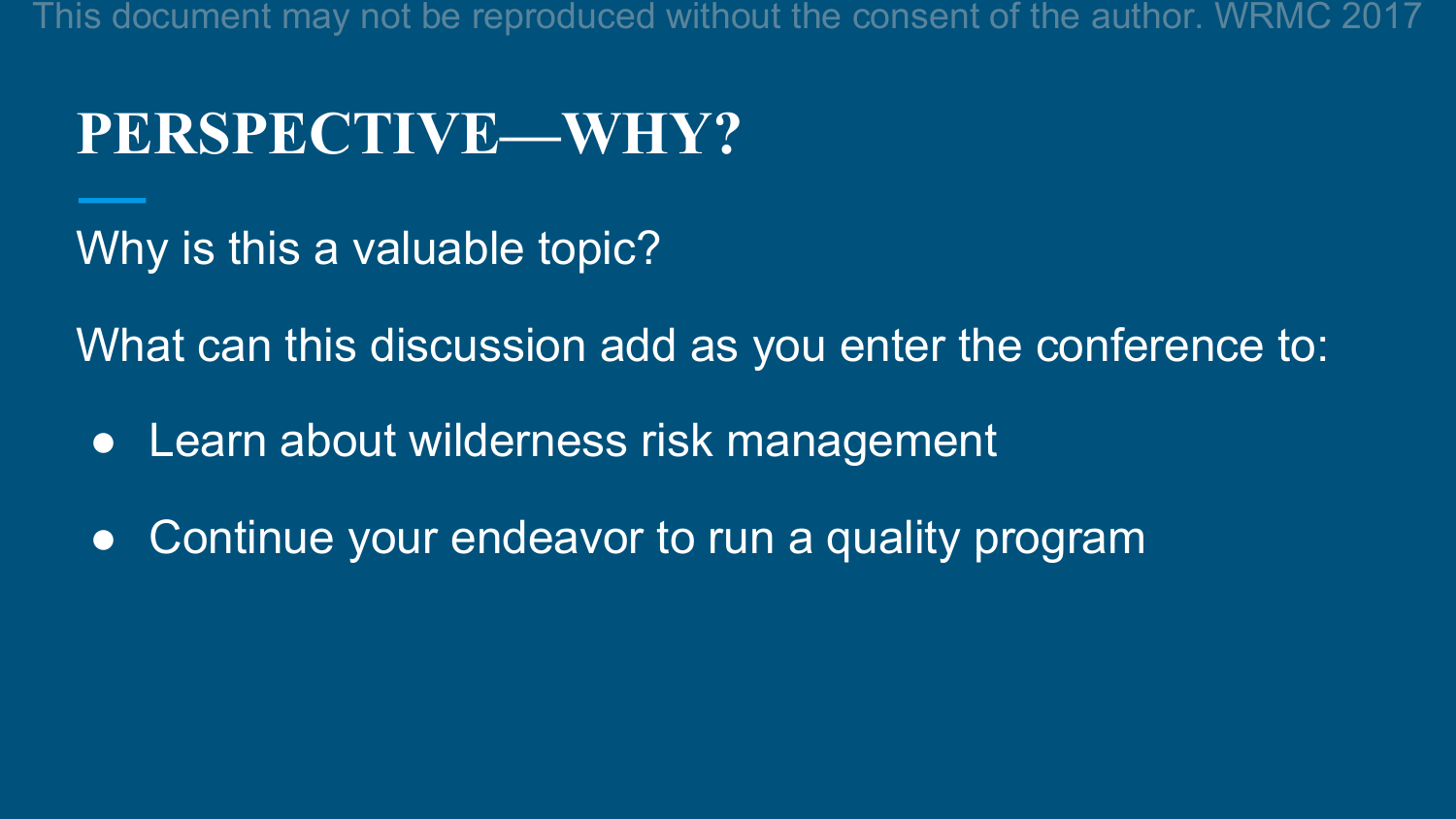#### **INFLUENTIAL MOMENTS IN OUR HISTORY**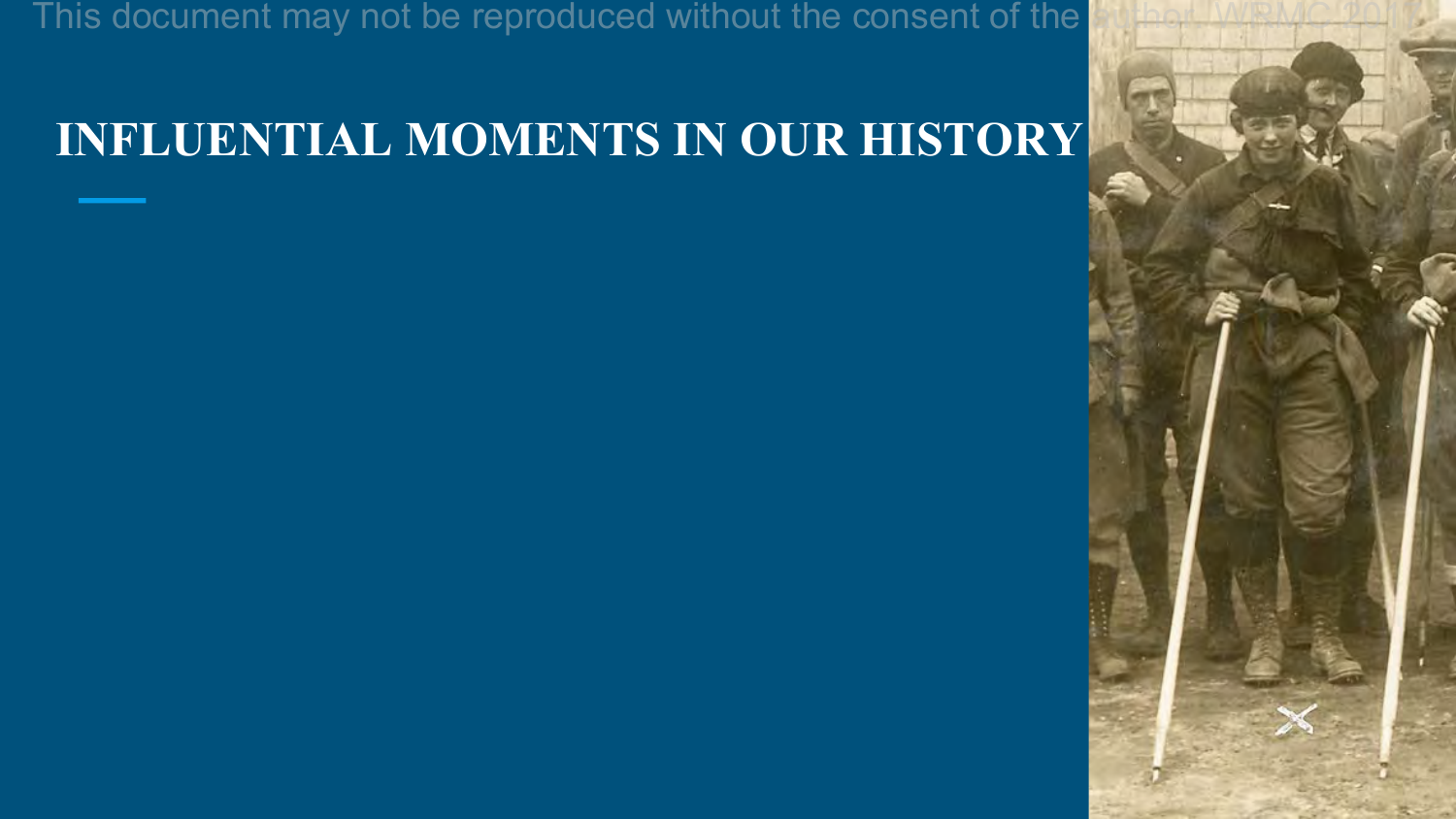- 1872 Yellowstone National Park first of many national parks
- 1876 Appalachian Mountain Club
- 1880 American Canoe Association
- 1882 Sierra Club
- 1902 American Alpine Club
- 1906 Mountaineers
- 1910 American Camp Association
- 1910 Boy Scouts of America
- 1912 Girl Scouts of the USA

1924 **–** National Conference on Outdoor Recreation **-** Convened by President Coolidge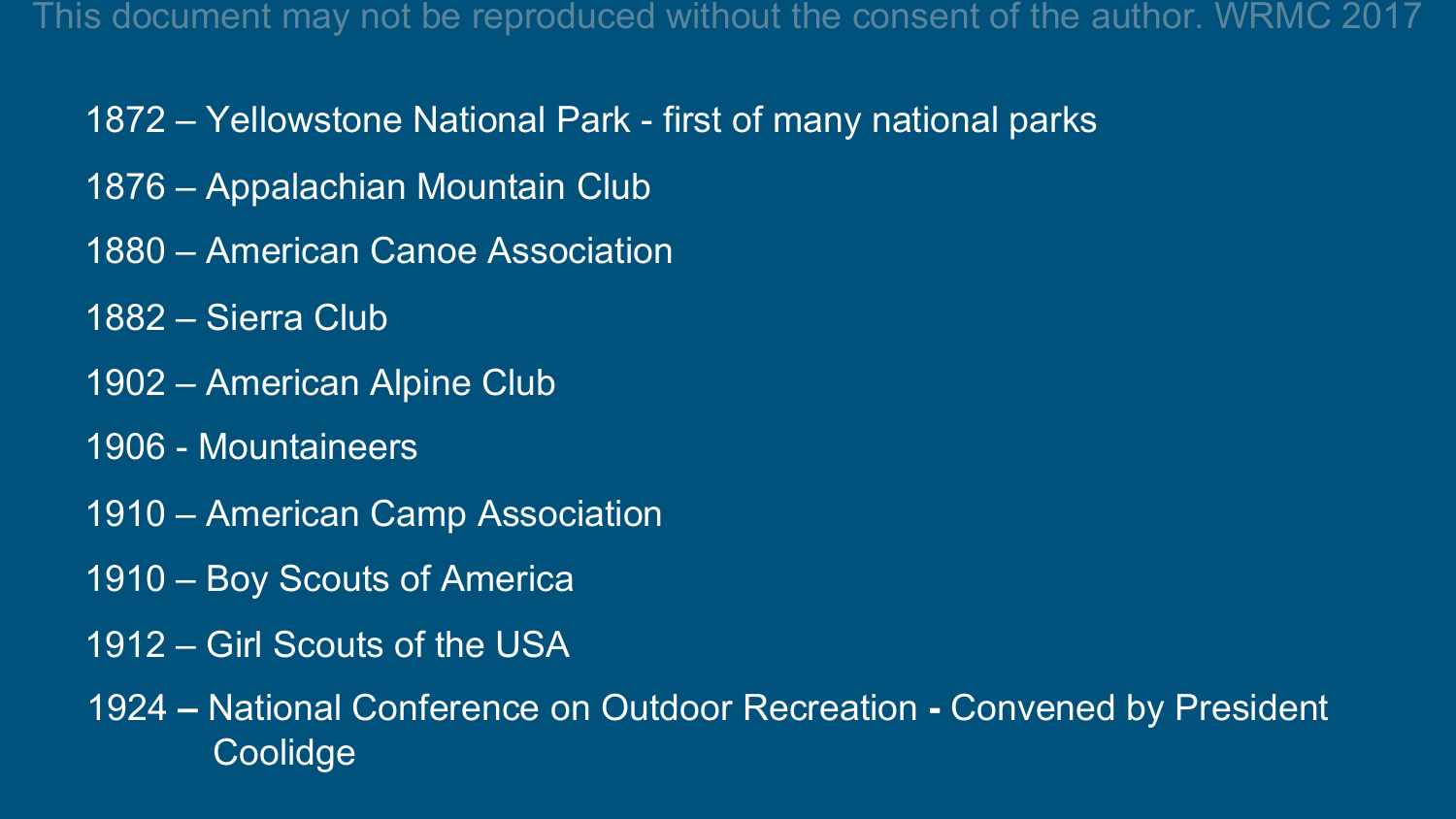- 1932 Petzoldt-Exum School of American Mountaineering
- 1941 The first Outward Bound program was founded in Aberdovey, Wales
- 1948 Accidents in American Climbing first published by American Alpine Club
- 1957 Student Conservation Association
- 1960 1st Edition Mountaineering Freedom of the Hills published by The **Mountaineers**
- 1962 Outward Bound Colorado (Unsoeld quotation)
- 1964 First fatality at a U.S. Outward Bound School
- 1965 National Outdoor Leadership School (NOLS)
- 1966 First Fatality at NOLS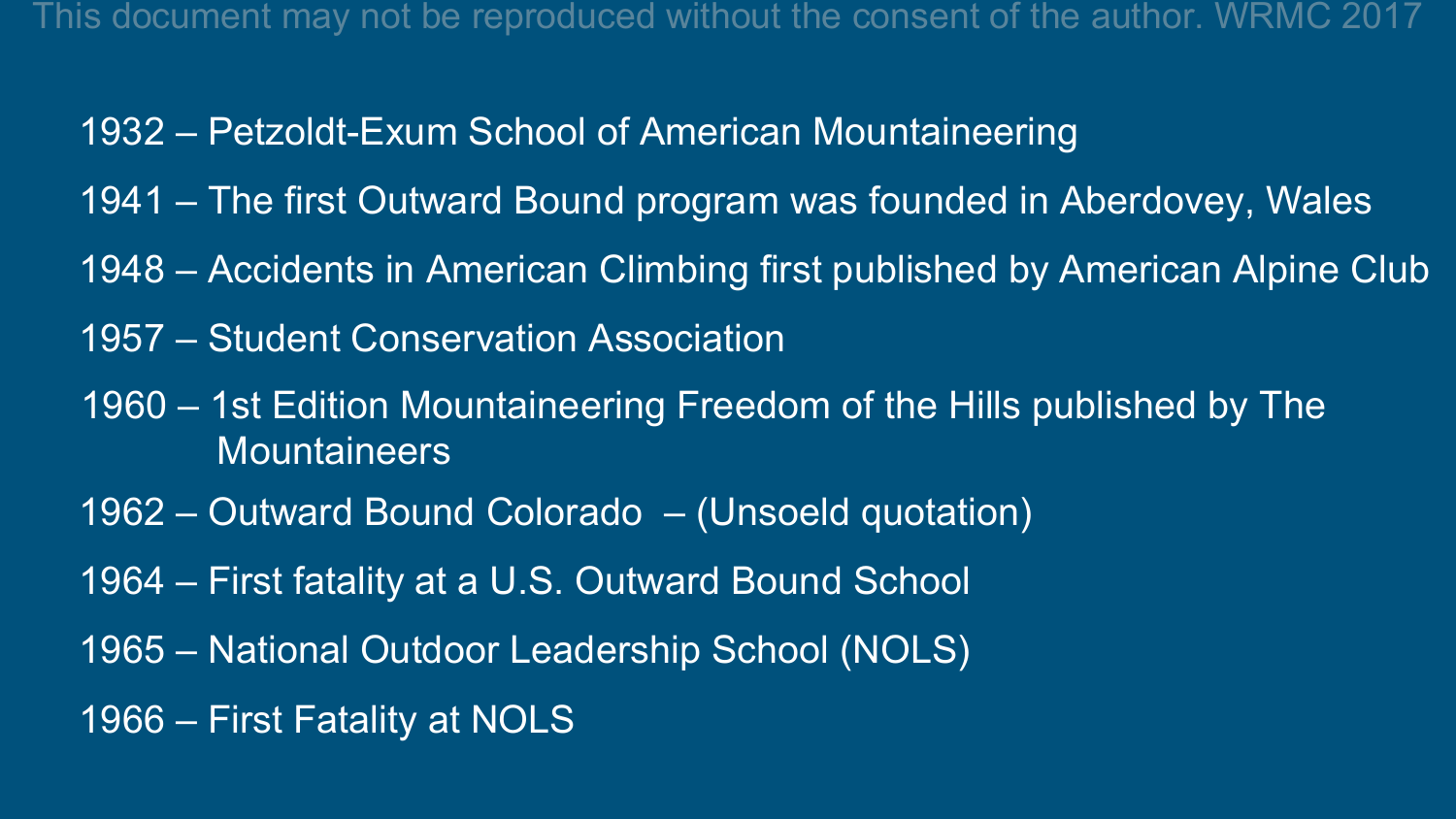- 1966 to 2017 Many organizations are founded that use experiential education. Clusters of highly publicized fatalities occur at both well run, and poorly run organizations
- 1974 First North American Conference on Outdoor Pursuits in Higher Education
- 1976 Association for Experiential Education (AEE)
- 1977 Wilderness Education Association (WEA)
- 1979 American Professional Mountain Guides Association (APMGA) later (AMGA)
- 1981 AEE Safety Committee charged to co-operatively develop written practices
- 1984 First Edition of Common Practices in Adventure Programming by AEE
- 1985 First Wilderness First Responder Course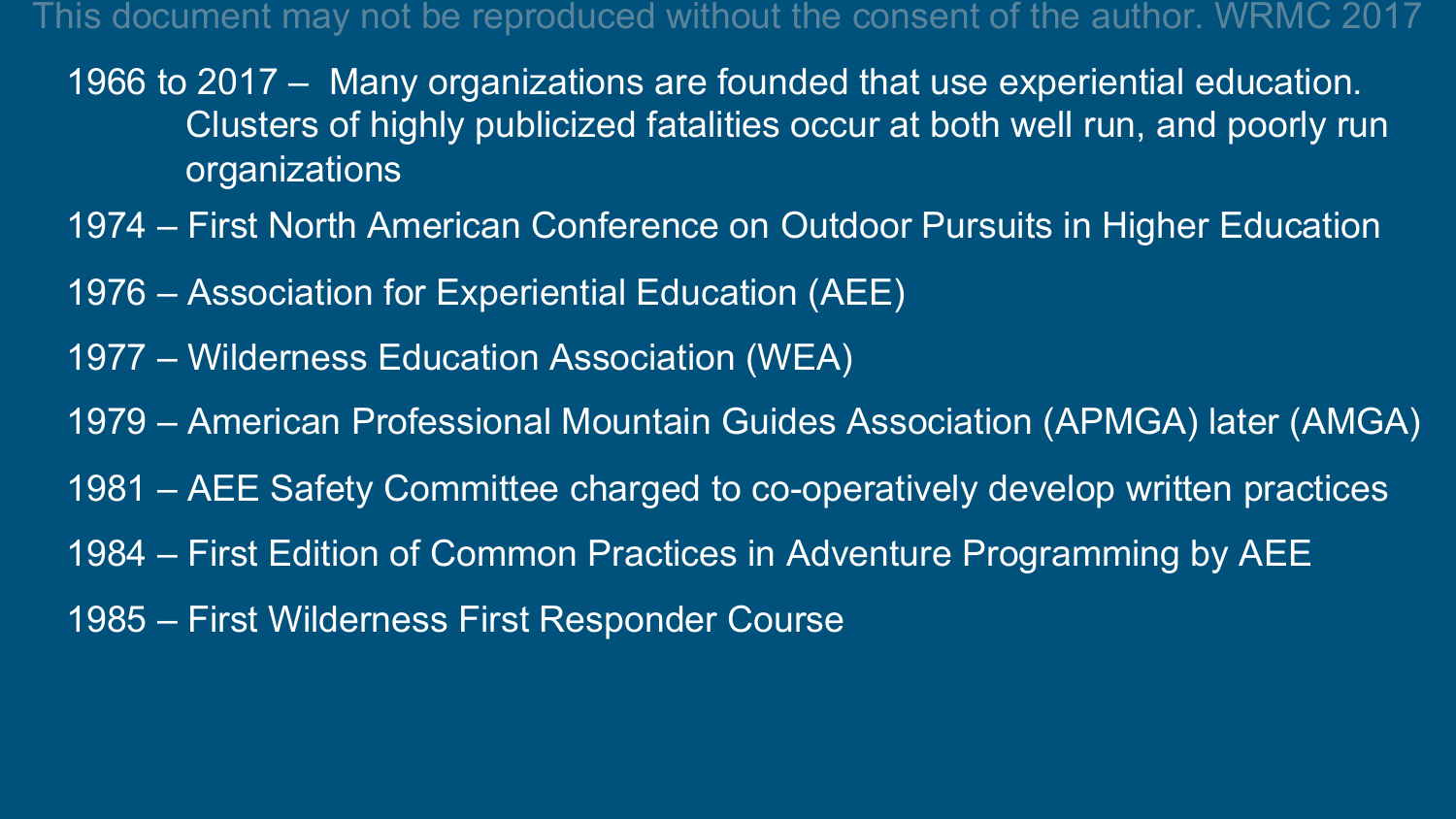- 1986 AMPGA certification program
- 1987 AMPGA accreditation program
- 1992 Wilderness Risk Managers Committee (WRMC)
- 1993 AEE Accreditation Program
- 1993 Association for Outdoor Recreation and Education (AORE)
- 1994 First Wilderness Risk Management Conference
- 1996 Outdoor Behavioral Healthcare Council (OBHC)
- 1997 First International Adventure Therapy Conference
- 2013 AEE Develops Accreditation Standards for Outdoor Behavioral Healthcare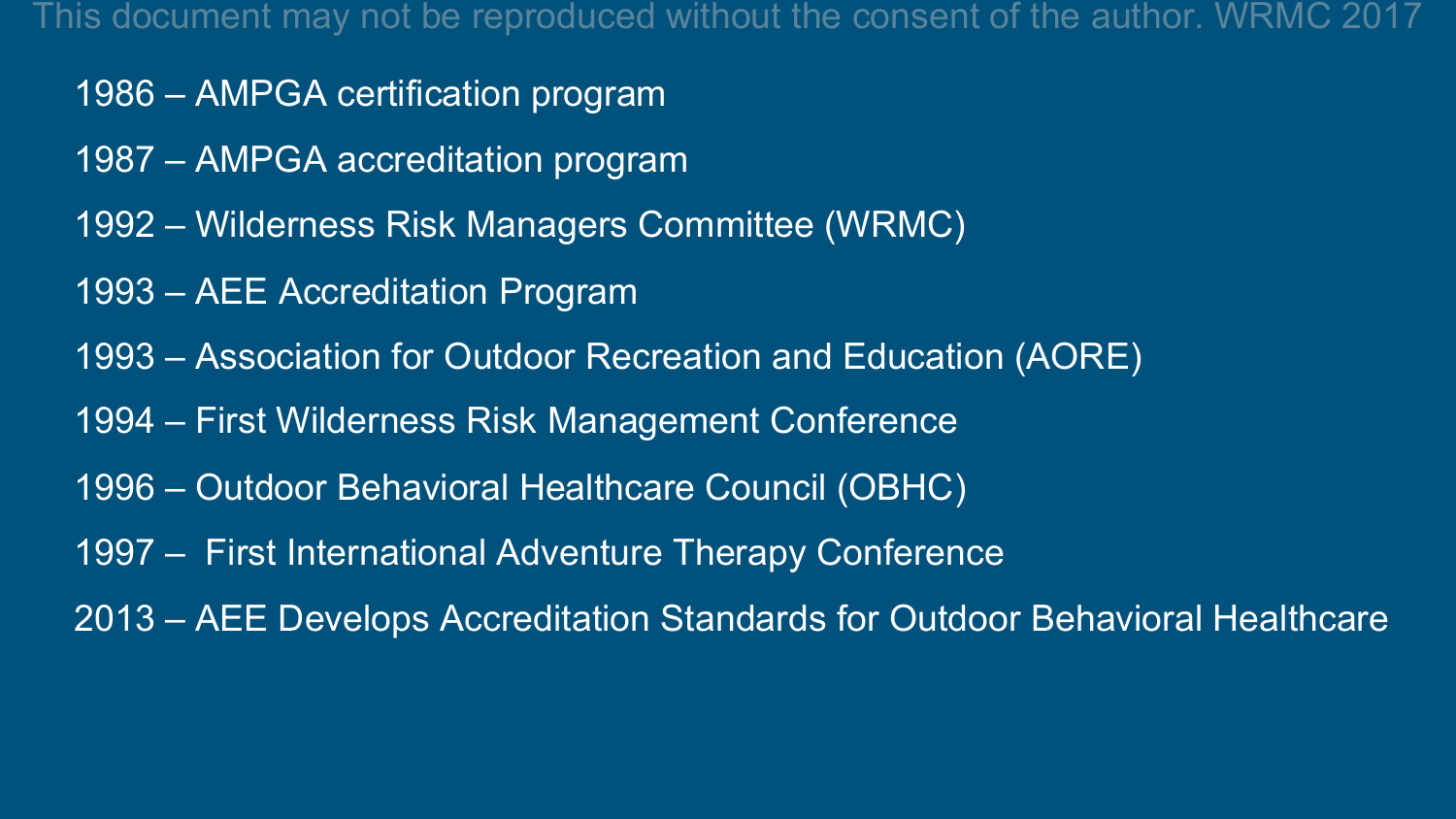#### **TRENDS / INFLUENCING FACTORS**

- Early organizations have an inward focus and proprietary attitude (Silos)
- Some early organizations believe that serious accidents are an acceptable risk to achieve educational and recreational outcomes
- Over time real risk becomes less acceptable in society. By the late 70s most organizations adopt a goal to eliminate serious accidents and fatalities
- More and more collaborations occur between individuals and organizations to develop better risk management practices and programming; motivated both by an interest to improve programming, and a series of well publicized fatalities
- *"Rules are for fools"* attitude is slowly replaced by an appreciation of the value of learning from each other's successes and mistakes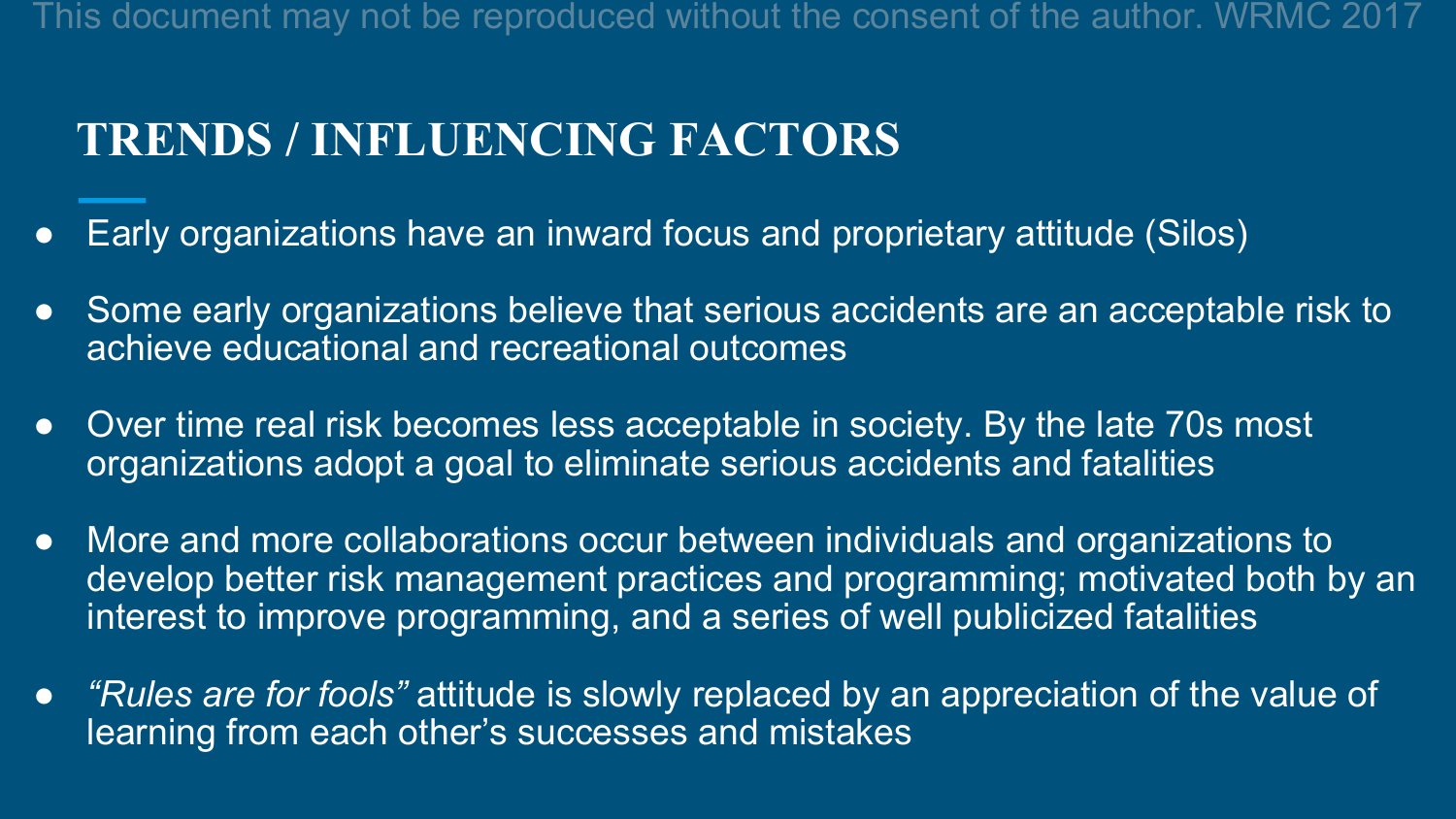#### **TRENDS / INFLUENCING FACTORS**

- Safety focus recedes and is replaced by active risk managementt
- Common practices are collaboratively written and published
- Common practices evolve into standards
- Standards evolve into accreditation schemes
- Increased collaboration across organizations and professional associations continues to gain ground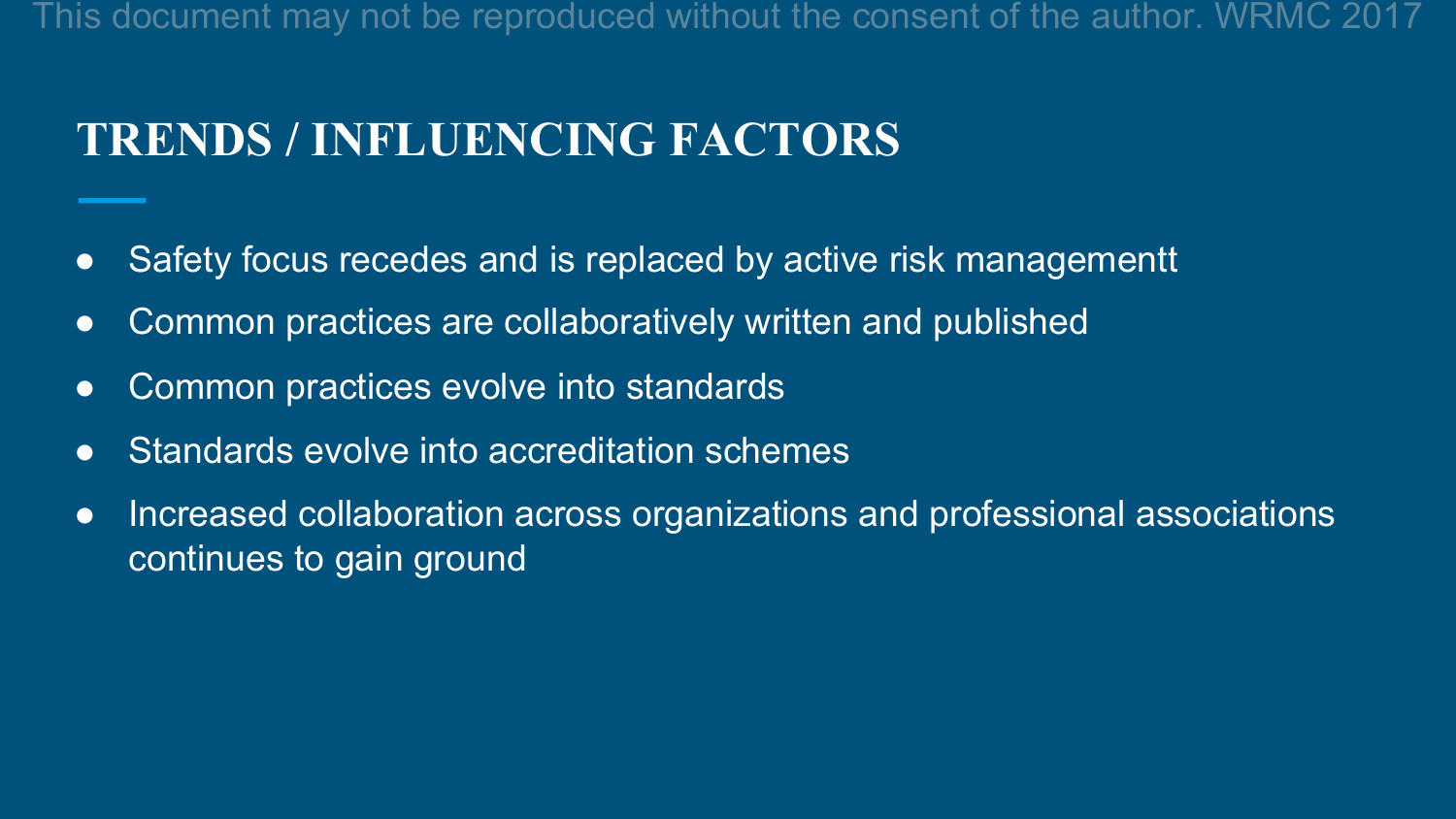#### **Why do standards develop?** This document may not be reproduced without the consent of the author. WRMC 2017

For a number of reasons: organizations aspire to improve and develop, organizations want to demonstrate to the public they are reputable, organizations fear what could happen if an incident occurred and they were found to be doing things incorrectly - and suffer a loss (financial, reputational, and moral). Public safety at risk or large sums of money involved

*Formal standards***:** standards that have been set by a standard setting body. Examples in our field include: ACA, AEE, AMGA, WEA

*De facto standards***:** widespread practices that they are commonly accepted by the majority of organizations and practitioners in a field. Examples: requiring wilderness instructors to have a current WFR certification, using a belay when rock climbing with clients

**Are Standards Mandatory or Voluntary?** More about this later…..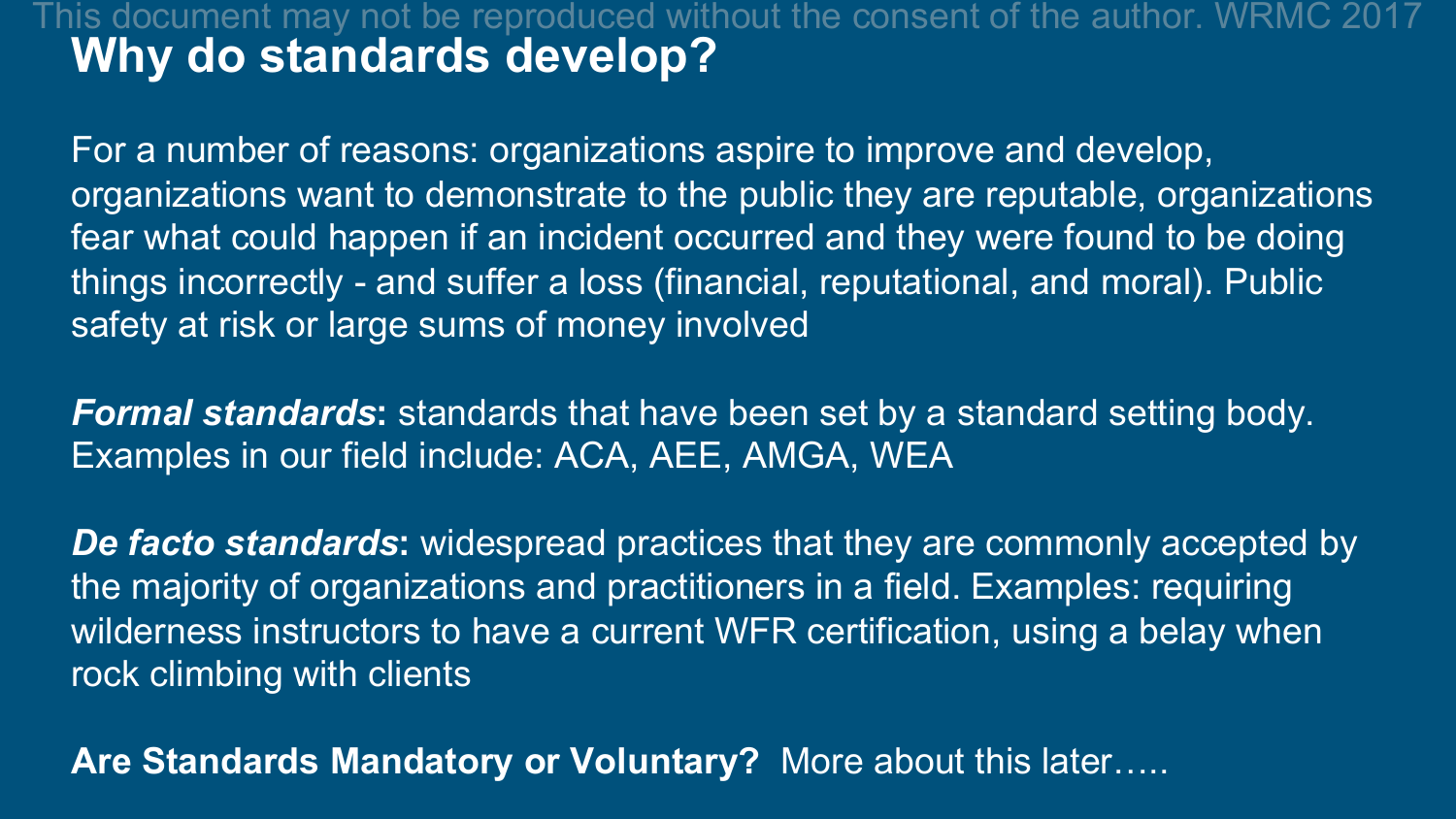### **CONCEPTS AND LEGAL PERSPECTIVE**

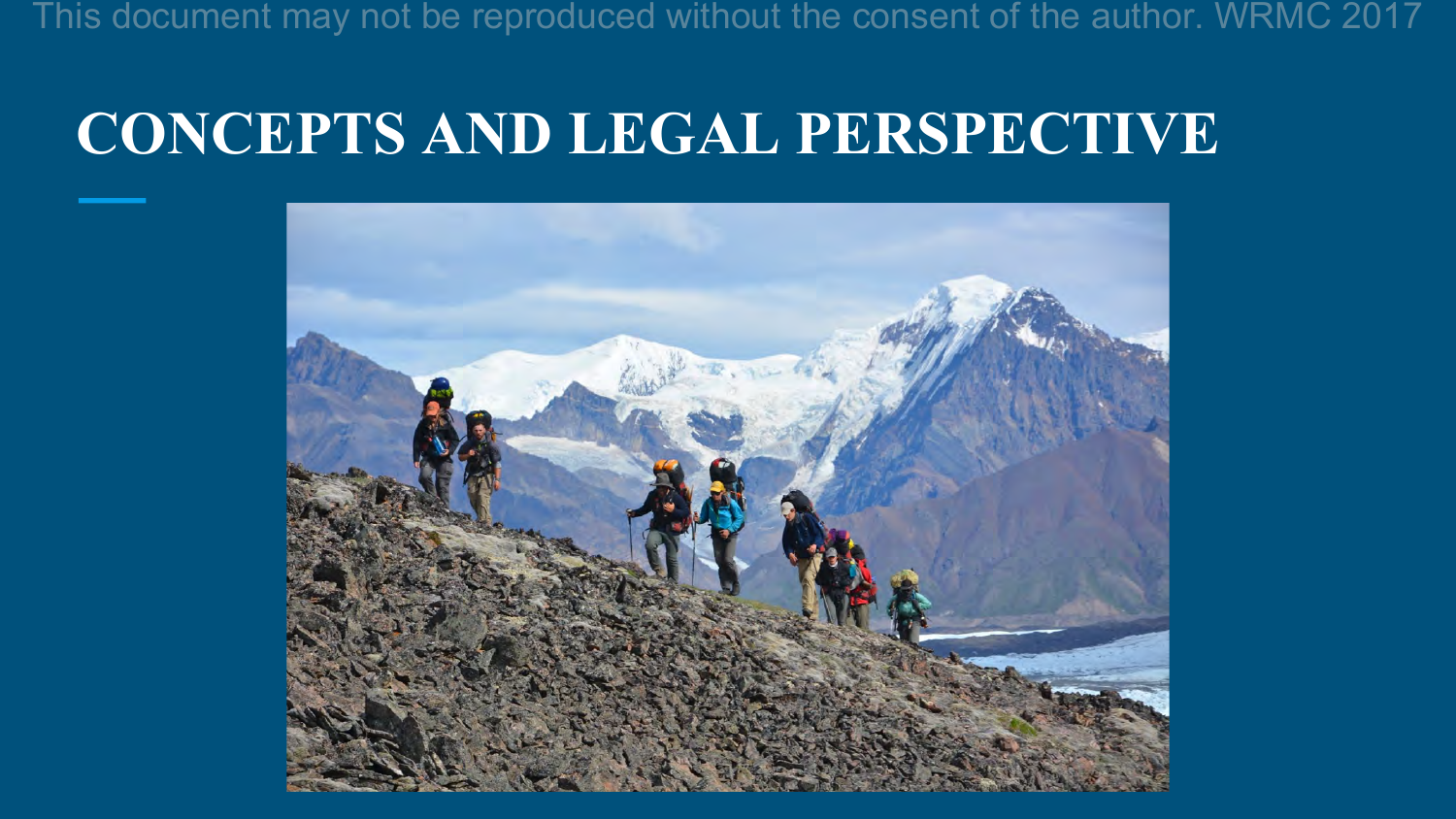# **TRANSITIONING-GENERAL CONCEPTS**

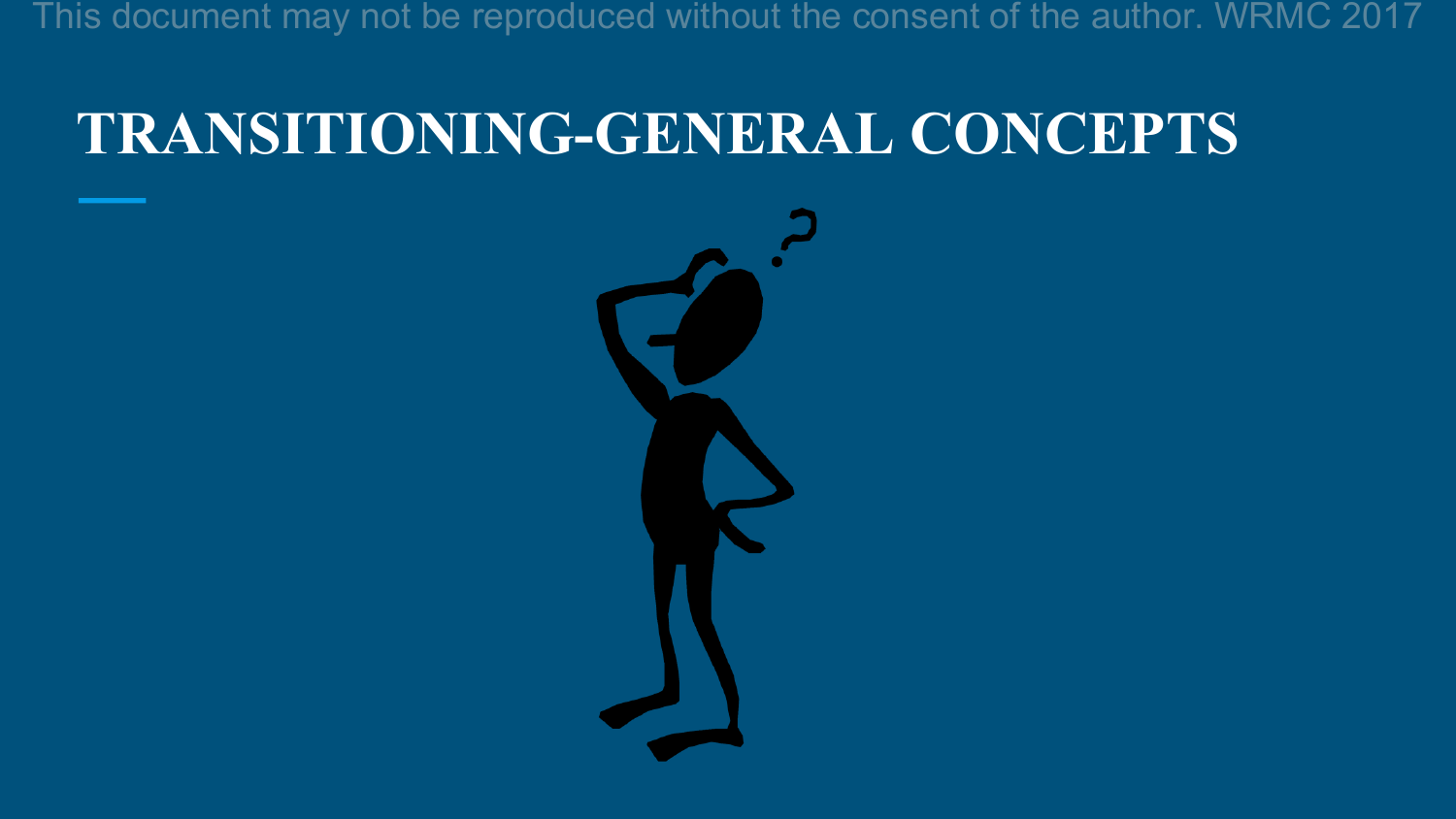### **GENERAL CONCEPTS – "GUIDANCE"**

**Standard:** "an accepted measure of comparison for quantitative or qualitative analysis"; "...key criteria that can be used to evaluate the overall quality and effectiveness of a... program"; "statements of acceptable practice"

**Practice**: "an established way of doing things"

**Policy:** "a plan or course of action, designed to influence and determine decisions or actions; "...a guiding principle or procedure considered to be expedient, prudent or advantageous"

**Guideline**: "a statement of policy or procedure"; "an official recommendation indicating how something should be done"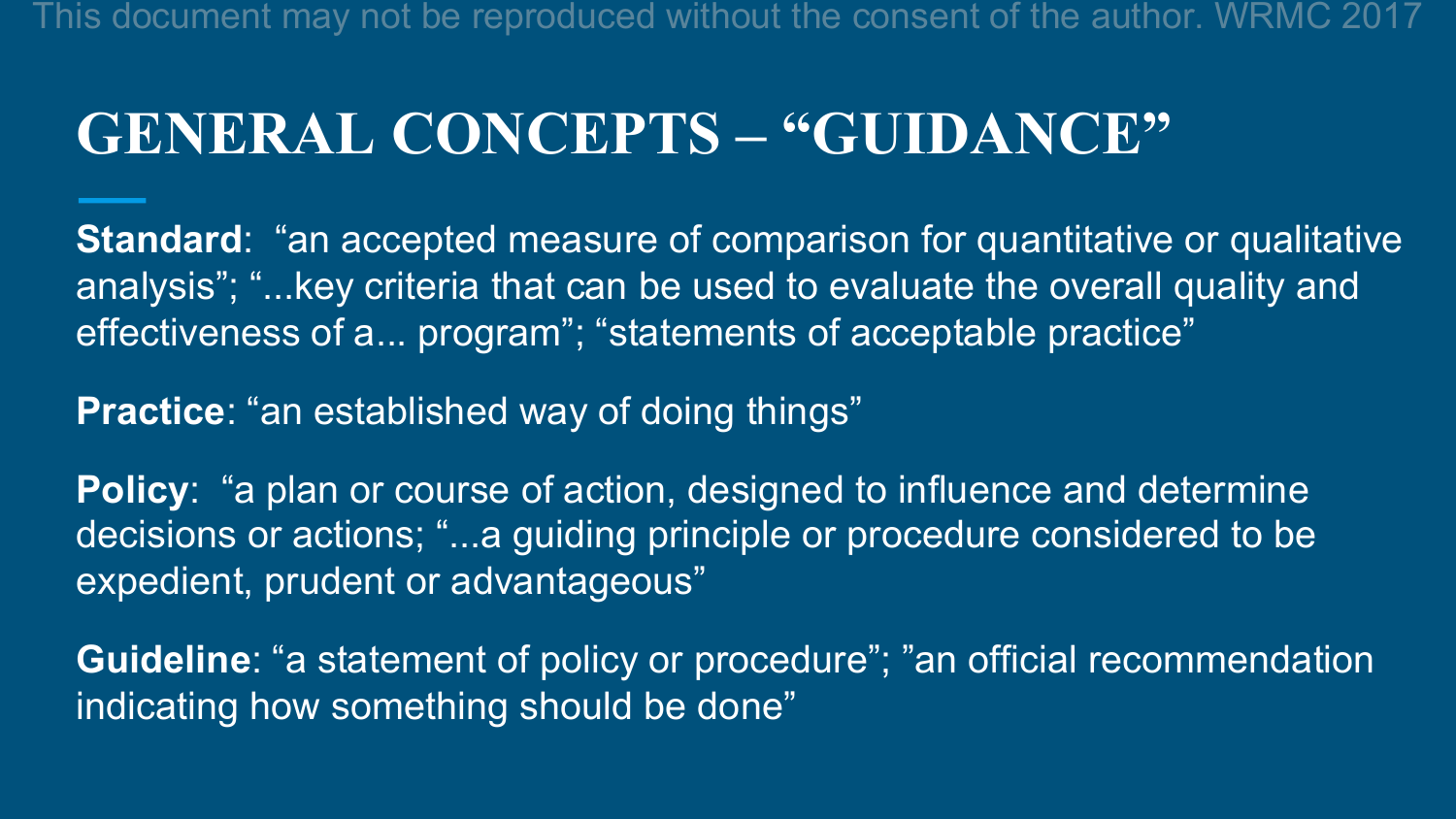#### **GENERAL CONCEPTS**

**In an industry? (External)**

- **1. Organized Practices, That Program**
- **2. Self Regulate Voluntary Credentialing/Membership Organizations**  Develop standards or practices May "accredit" organizations, "certify" individuals (AEE, AMGA, ACA)
- **3. Self Regulate Other Organizations** Provide training for a fee; may 'certify' (NOLS/NOLS WMI, AIARE, WMA)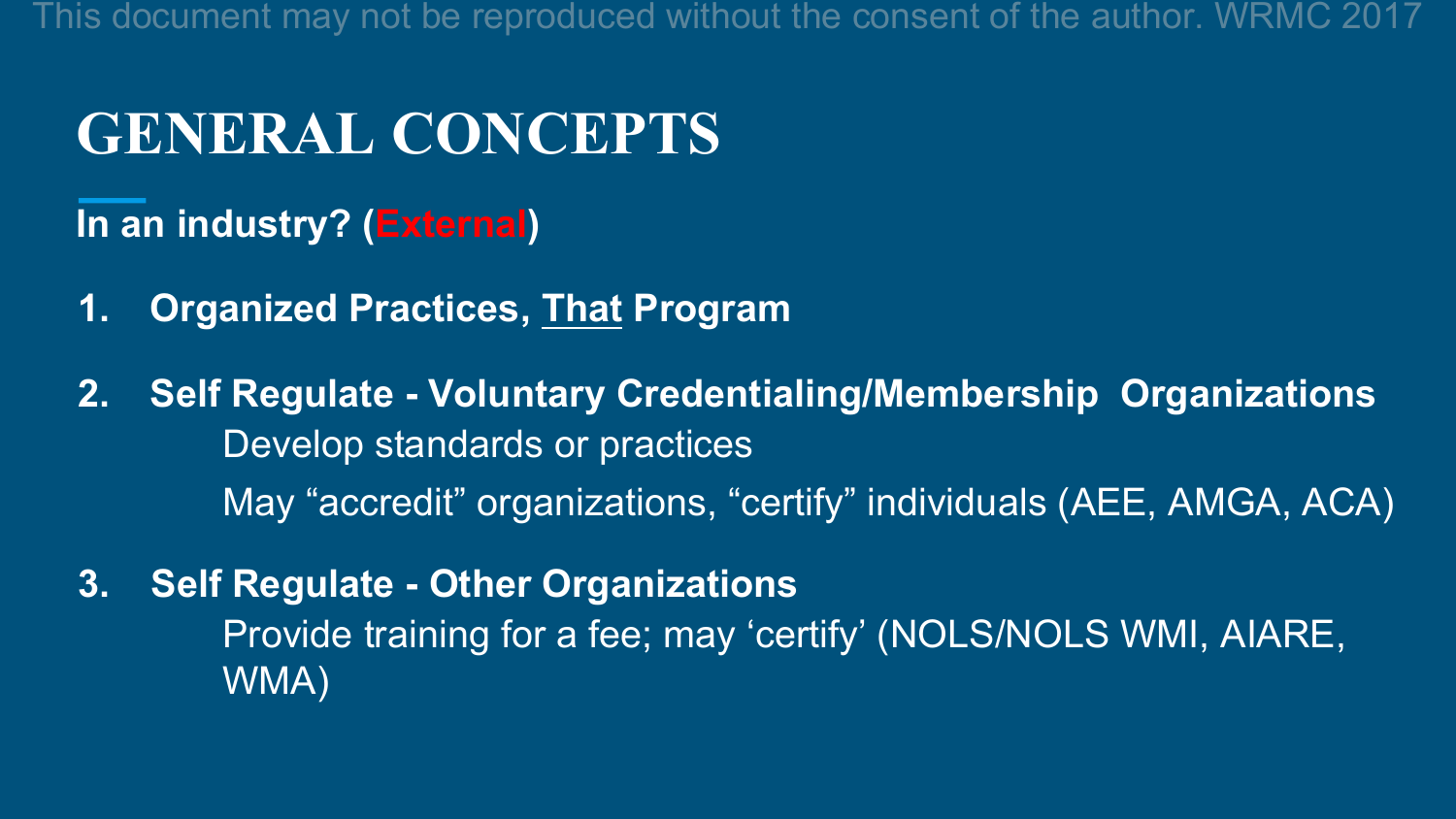#### **GENERAL CONCEPTS**

**Industry External** (Cont.)

#### **4. Mandatory**

Laws (federal and state) (e.g. Outfitters & Guides, Permitting, Child care/abuse reporting)

Regulations, including licensing requirements (potential exemption by training)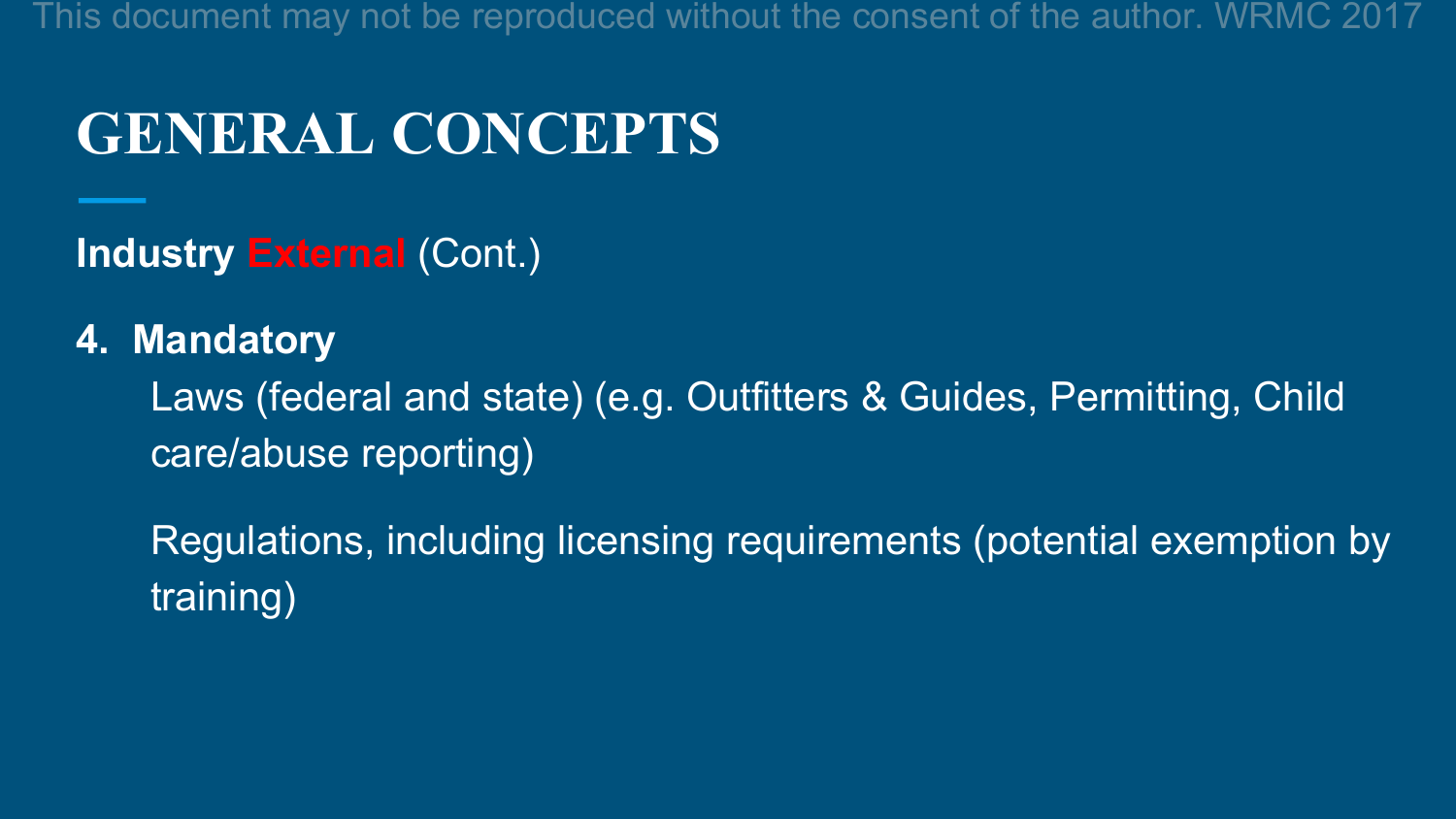## **GENERAL CONCEPTS**

**In an organization (Internal)**

- 1. Collective 'guidance' use of terms
- 2. Written or unwritten
- 3. Often influenced by external 'standards' or applicable laws
- 4. Leader or Instructor judgment

#### Examples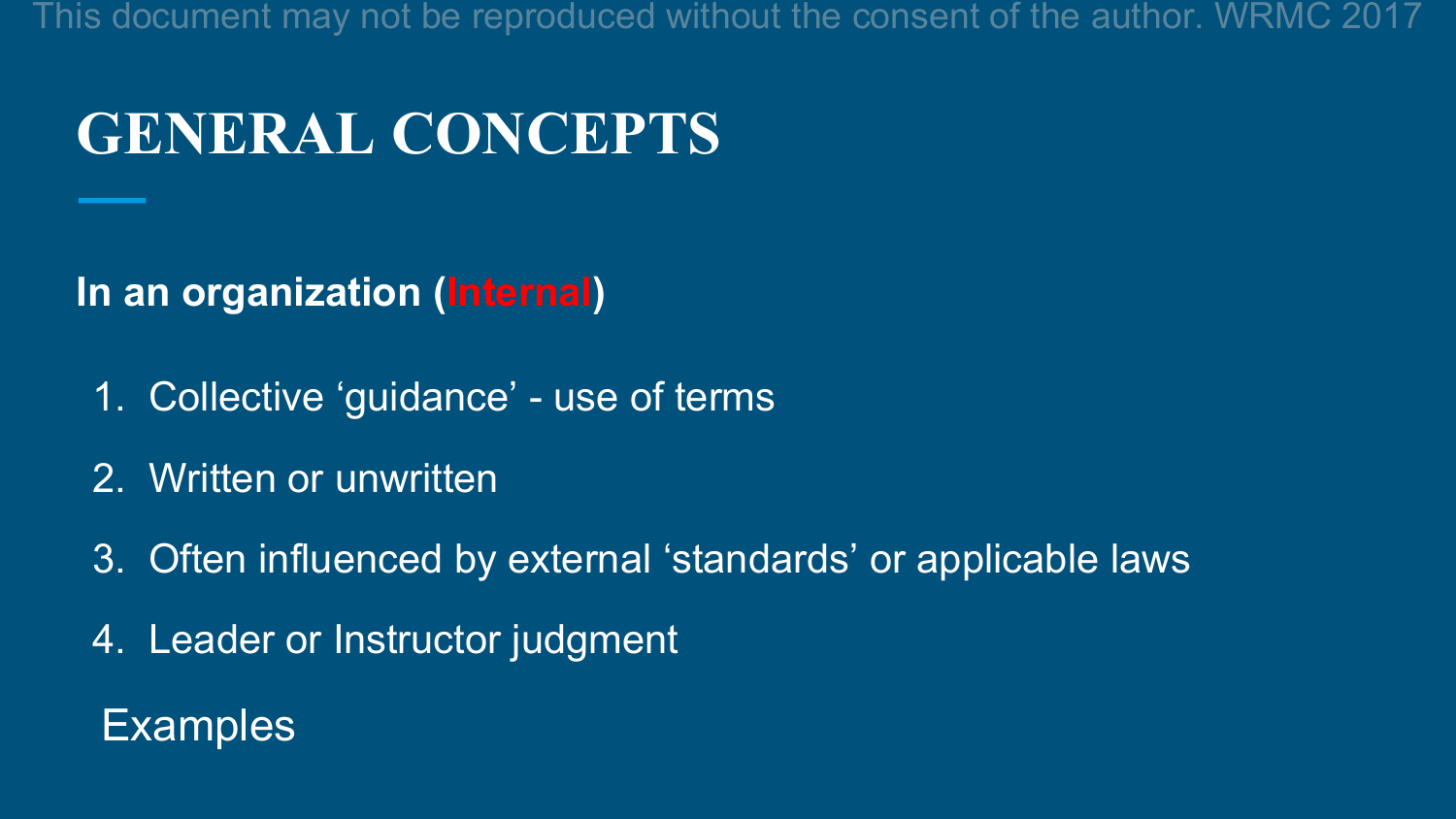# **GENERAL CONCEPTS**

A. 'Standards' versus other terms used: label versus articulated intent

- B. "Best Practices" versus common, accepted, preferred, current or industry practices
- C. Relevance of 'standards' in these internal/external contexts:

**Operational** 

**Practical** 

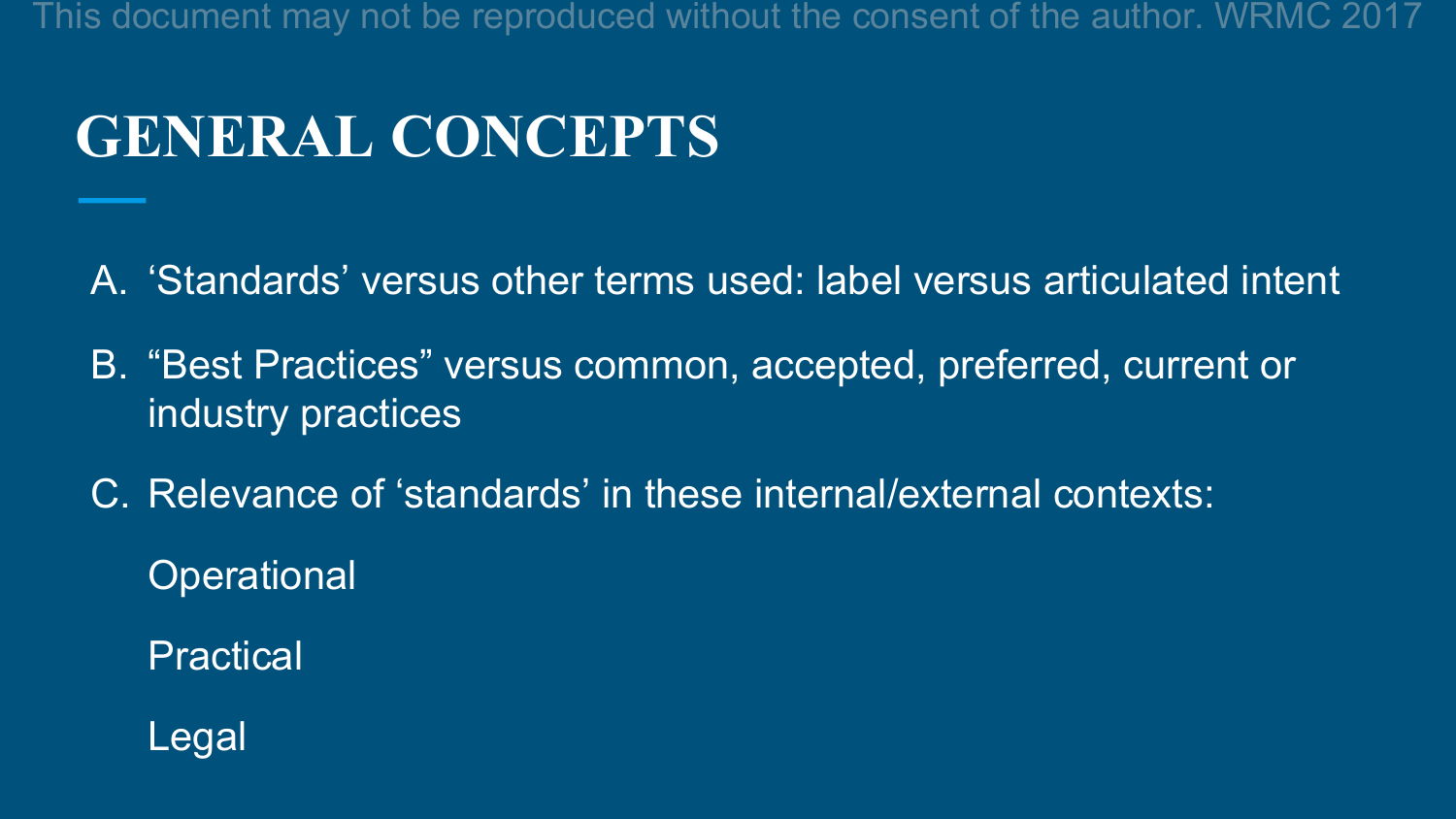#### **STANDARDS–OPERATIONAL RELEVANCE**

Furthers endeavor to:

Run a quality program, including managing risks and associated risk of loss to both individuals and to organization

Have program objectives that match program roll-out

Have internal guidance that is **appropriately** consistent with industry guidance (standards/practices)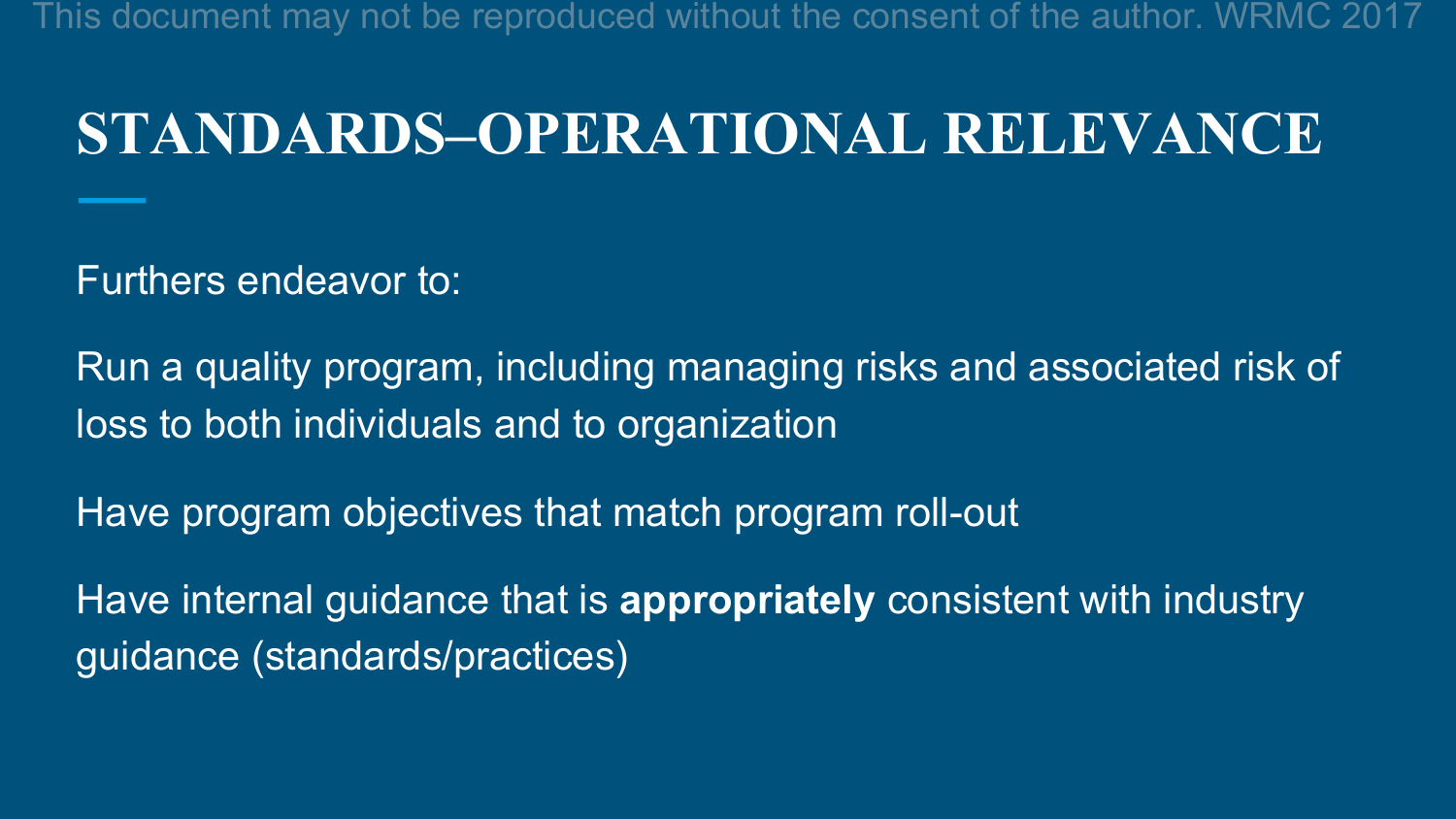#### **STANDARDS–PRACTICAL RELEVANCE**

Clear and appropriately flexible guidance Makes room for instructor/leader judgment Constructive and helpful

Living/ongoing evolution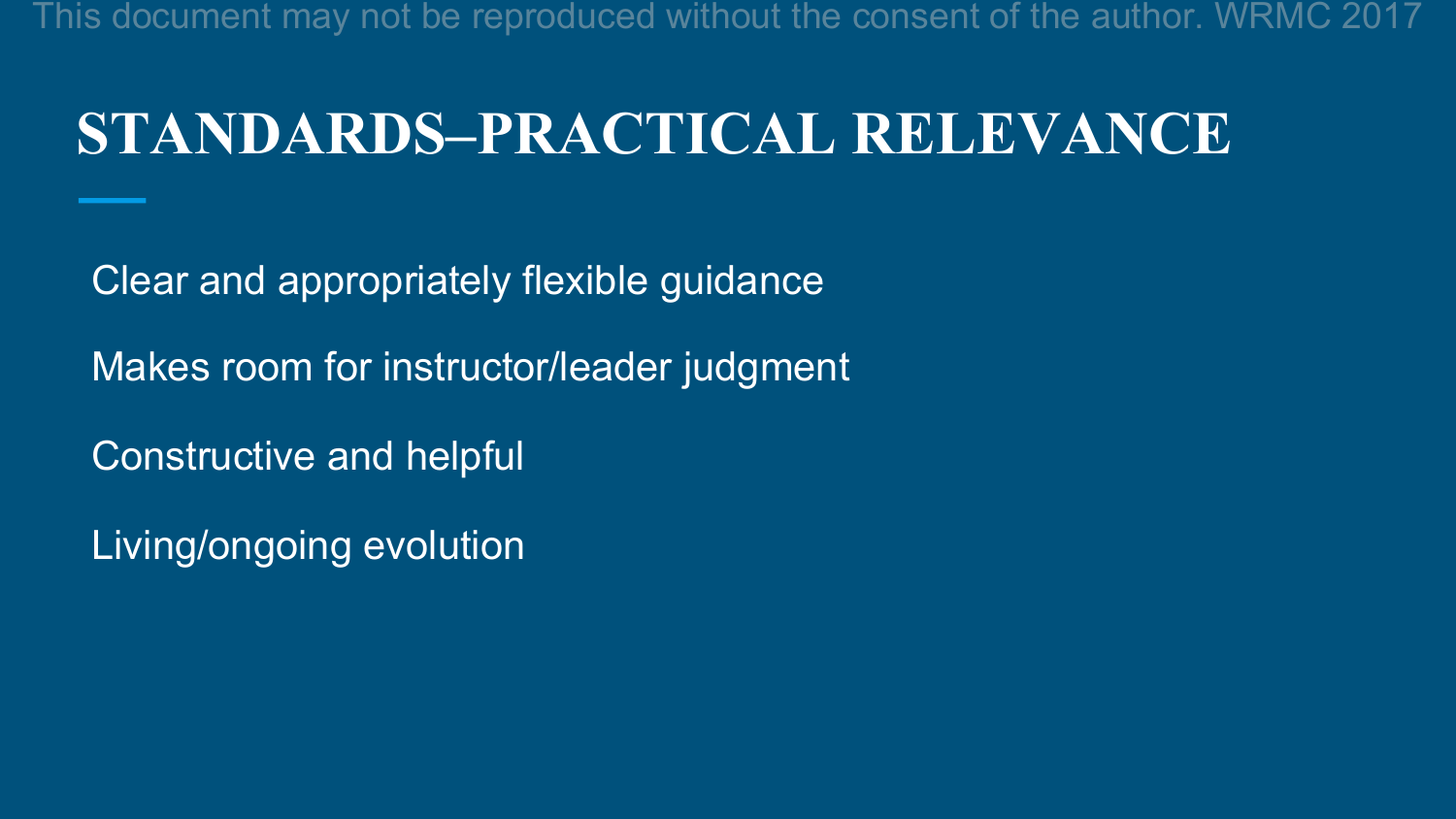#### **STANDARDS–LEGAL RELEVANCE**

Standards or "Guidance" used by a court or jury to determine the existence of a duty (judge), whether/how a duty was breached, and whether a breach caused the alleged harm (fact-finder - judge or jury) - often through a **designated "expert"**

**Example -** Negligence claim

**Elements:** Duty, Breach of Duty, Proximate Cause, Damages

**Duty**: To exercise reasonable care to protect others from unreasonable risks of harm

**Standard of Care**: That degree of care that a reasonably prudent person/organization would exercise in the same or similar circumstances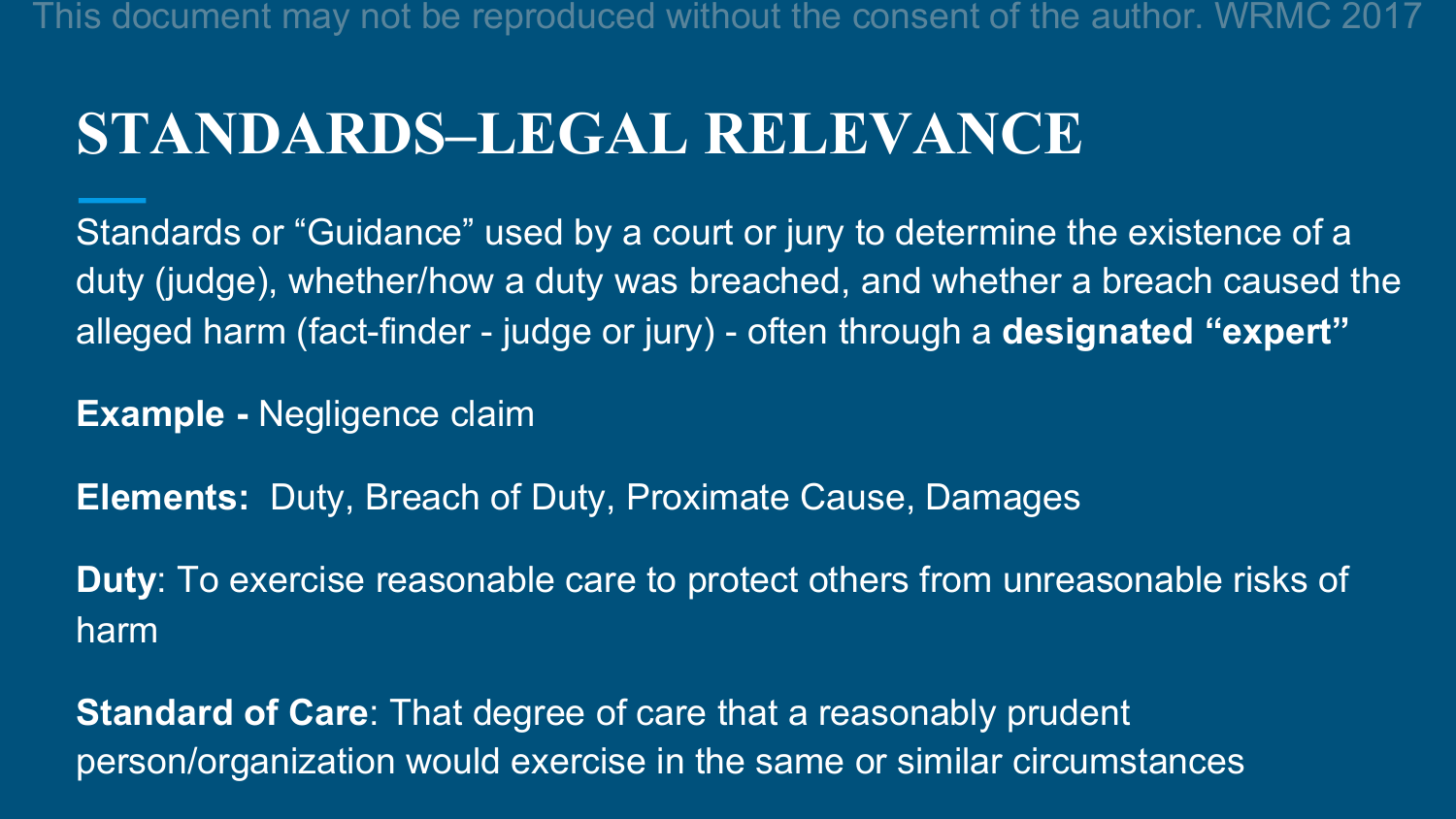#### **EXAMPLE**

Expert testimony as to industry practices is acceptable…[including] an expert's reliance [on e.g. standards set by CHA] in forming his opinion."

**CHA standards**: "these [published standards] do not mean to suggest that these are the only ways in which to promote safety, or infer that those who do not follow these standards... engage in unsafe practices. These standards are not intended to give rise to duties of care."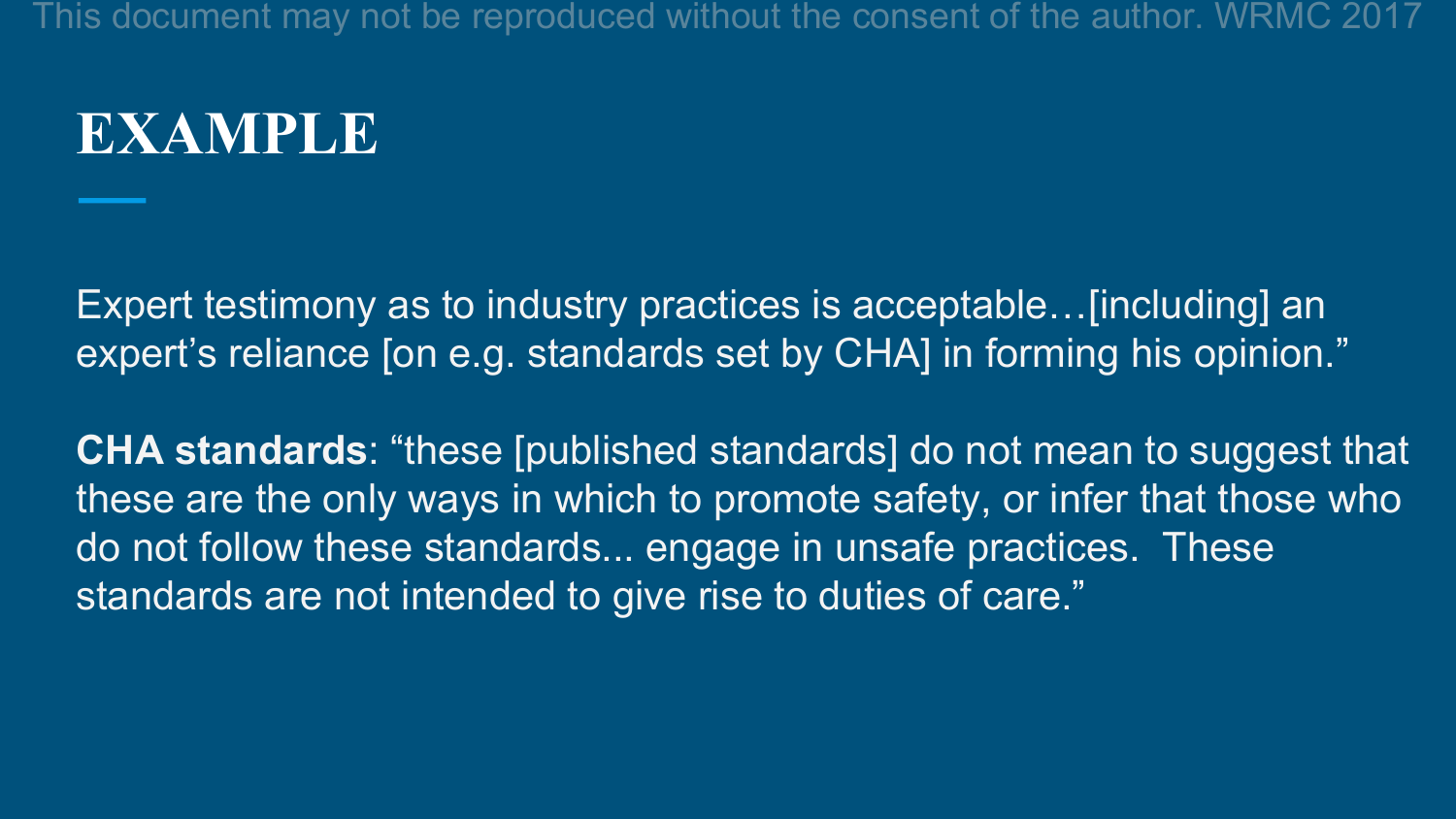#### **EXAMPLE**

"Standard practice" for commercial whitewater outfitters in running river.

#### **Provision of state outfitter statute (law)**:

A guide's conduct "...shall conform to the standard of care expected of members of his profession..."

#### **Court:**

"Because the Industry standards for outfitters and guides applicable in this case is not clearly established, the Court finds the experts' testimony is relevant as it provides specialized knowledge and expertise concerning the standards applicable to whitewater outfitters that will assist the trier of fact."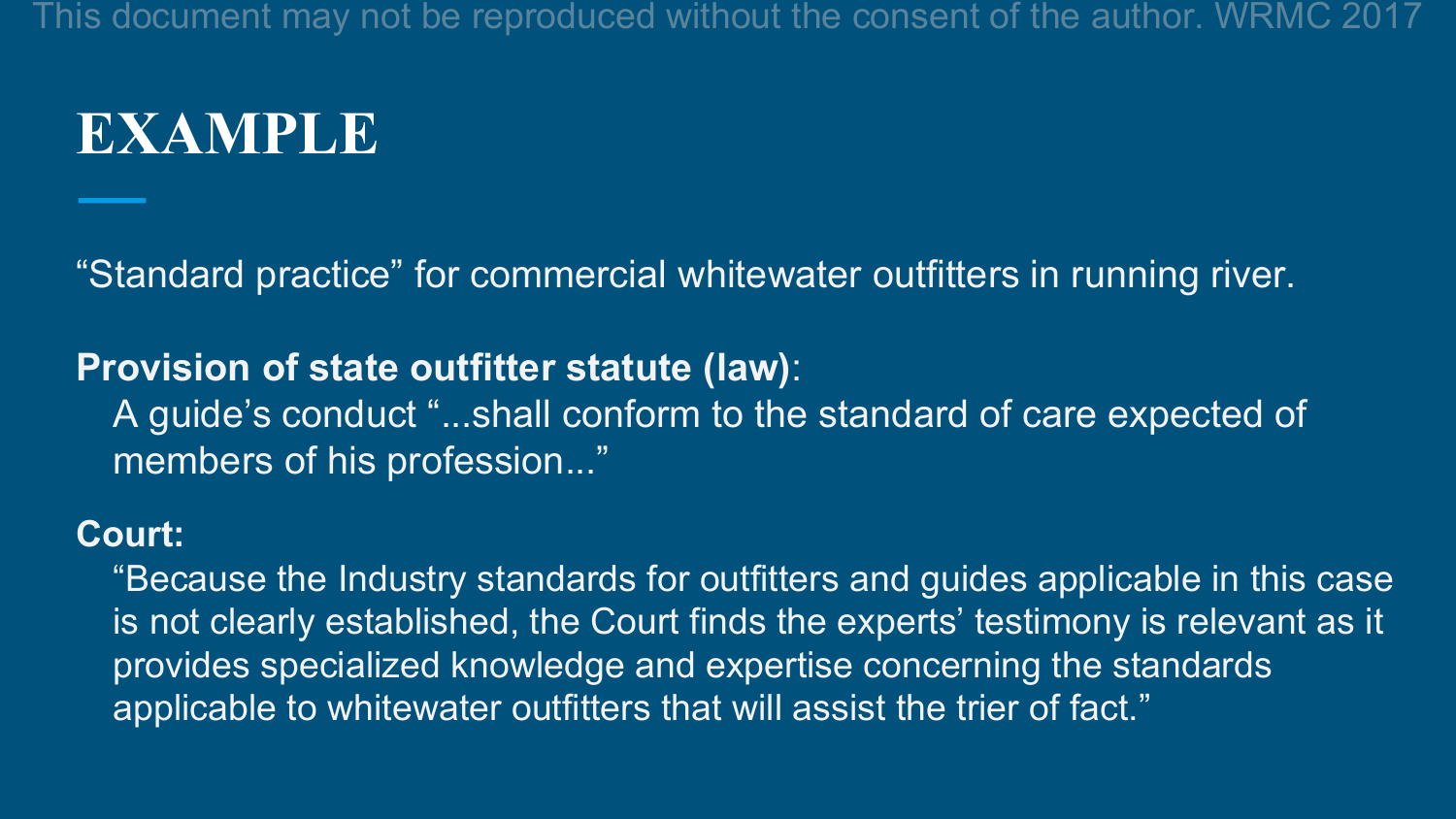#### **EXAMPLE**

I**nternal (unwritten) practice for snow tubing facility:** 

"Staff will close the tubing hill when it rains" (manager admitted in deposition)

**Internal "guideline" for organization:**

"During top-roping exercise, staff must ensure participants are safe at all times."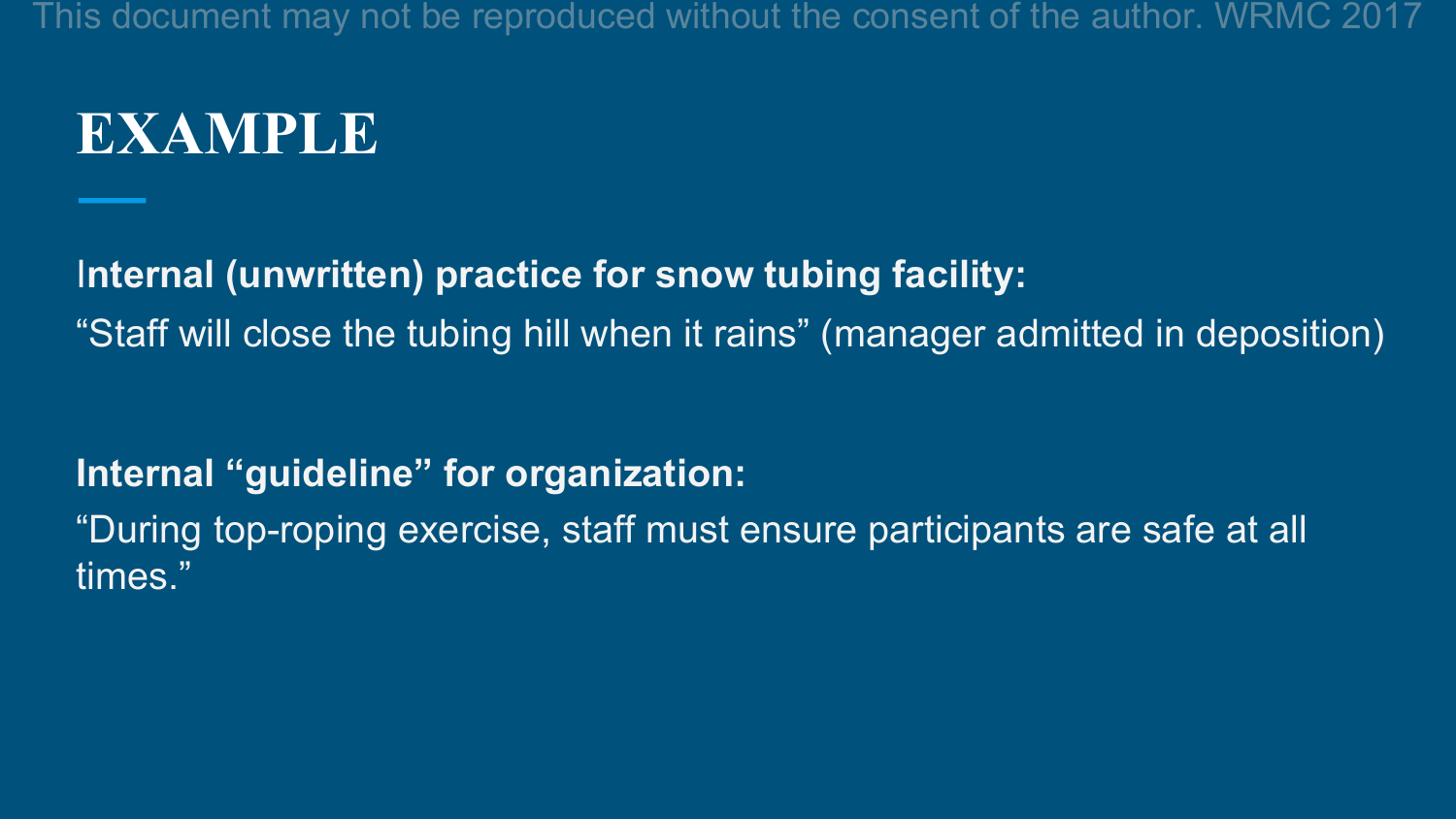#### **GENERAL CONCEPTS**

Why do 'standards' exist?

Are the existence of 'standards' good -- or bad?

Dual perspective

**T.J. Hooper** case - the way "everyone is doing it" may not be the 'right' way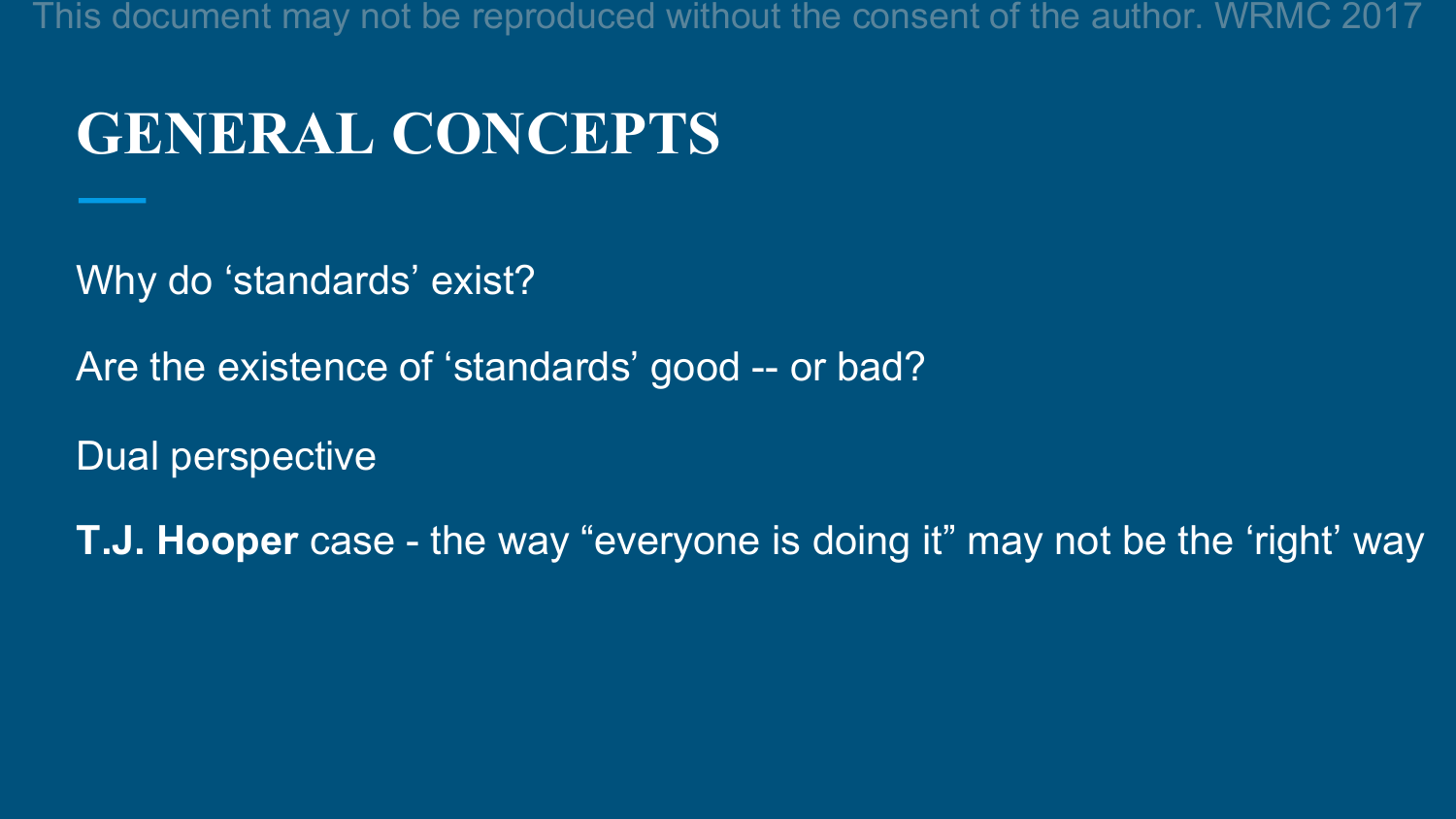#### **APPLYING STANDARDS**

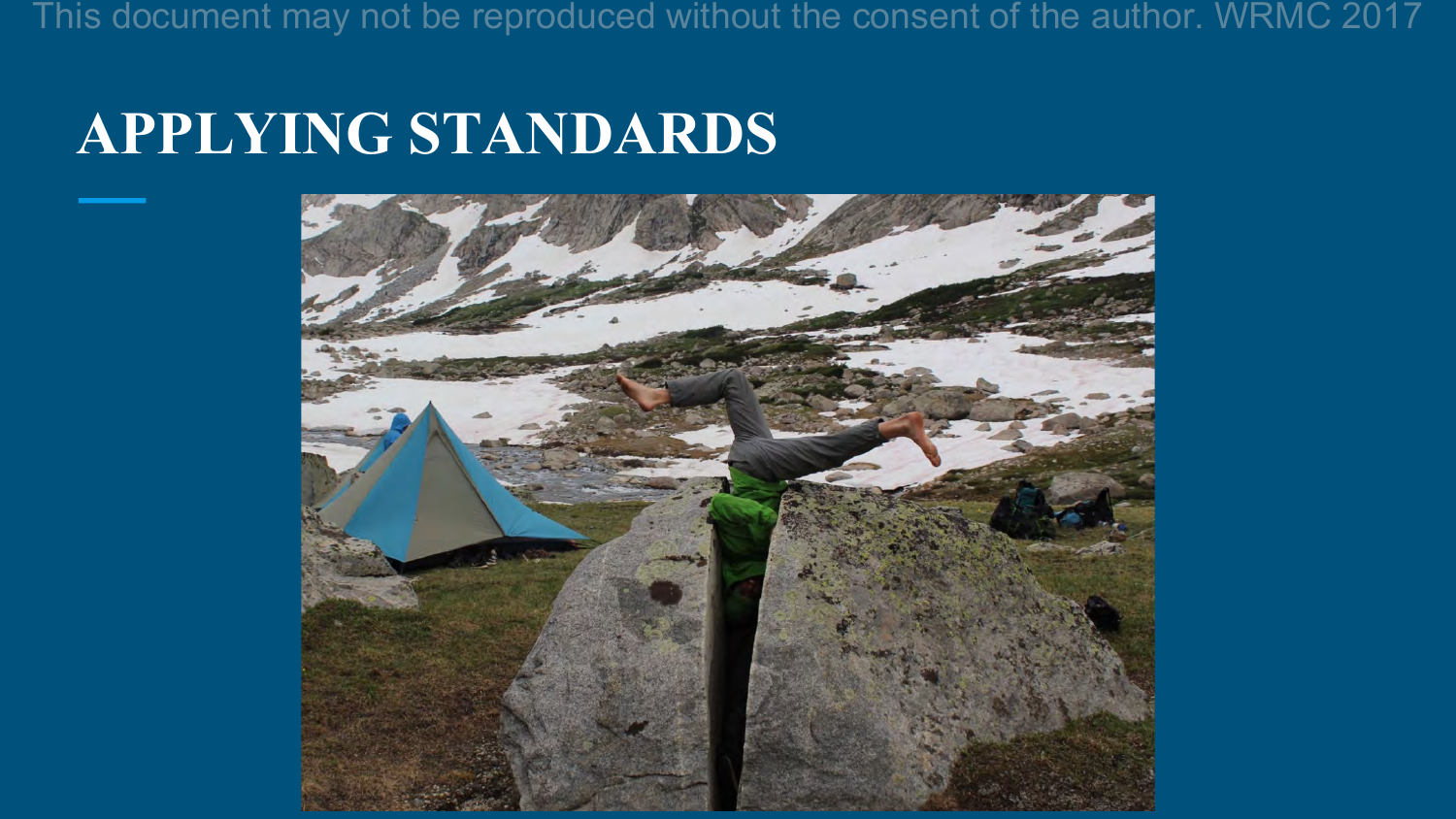#### **APPLYING STANDARDS**

**AEE 4.18:** "Appropriate first aid, emergency, and rescue equipment is available and/or accessible at each activity site."

**AdventureMark (NZ):** "Are adequate first aid supplies available at all time during each activity?"

**AMGA #41:** "List equipment issued to individual guides and instructors by the program (...first aid kits…) AMGA #56: "Are first aid supplies carried on multipitch routes? If no, explain why."

**WEA 9.3.5:** "Demonstrate the ability to organize and implement search/evacuation procedures to locate group members in need of assistance.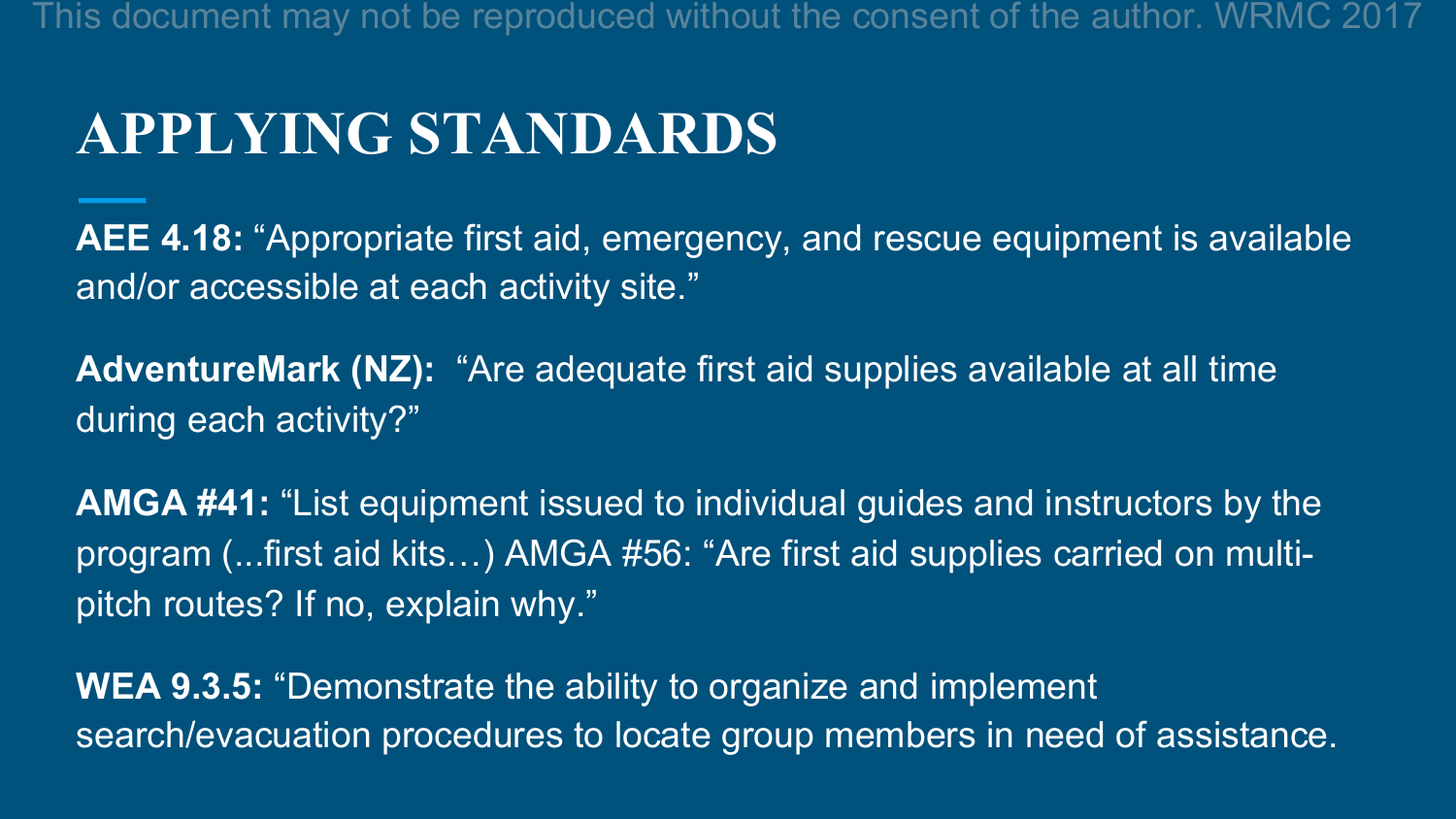### **APPLYING STANDARDS**

|                                                                                                                                                                                         | <b>NOLS FIRST AID KIT</b>                                                                                                                                 |                                                                                                                                                                          |
|-----------------------------------------------------------------------------------------------------------------------------------------------------------------------------------------|-----------------------------------------------------------------------------------------------------------------------------------------------------------|--------------------------------------------------------------------------------------------------------------------------------------------------------------------------|
| 1-mole foam $(6"x6")$<br>1-mole skin (2"x2 1/2")<br>2-second skins<br>1-wound closure strips<br>2-opsite flexigrid<br>2-eye pads<br>18-bandaids<br>2-gauze $(3"x4")$<br>6-gauze (3"x3") | 1-roll of gauze<br>2-athletic tape<br>1-ibuprofen<br>1-betadine<br>10-tinctures of<br>benzoin<br>10-antibiotic ointment<br>10-cortisone cream<br>1-cravat | 1-irrigation syringe<br>1-signal mirror<br>1-thermometer<br>5-pairs of gloves<br>1-biohazard bag<br>1-ace bandage<br>1-scissors<br>1-face shield<br>1-tweezer/safety pin |
|                                                                                                                                                                                         | 1-whistle                                                                                                                                                 |                                                                                                                                                                          |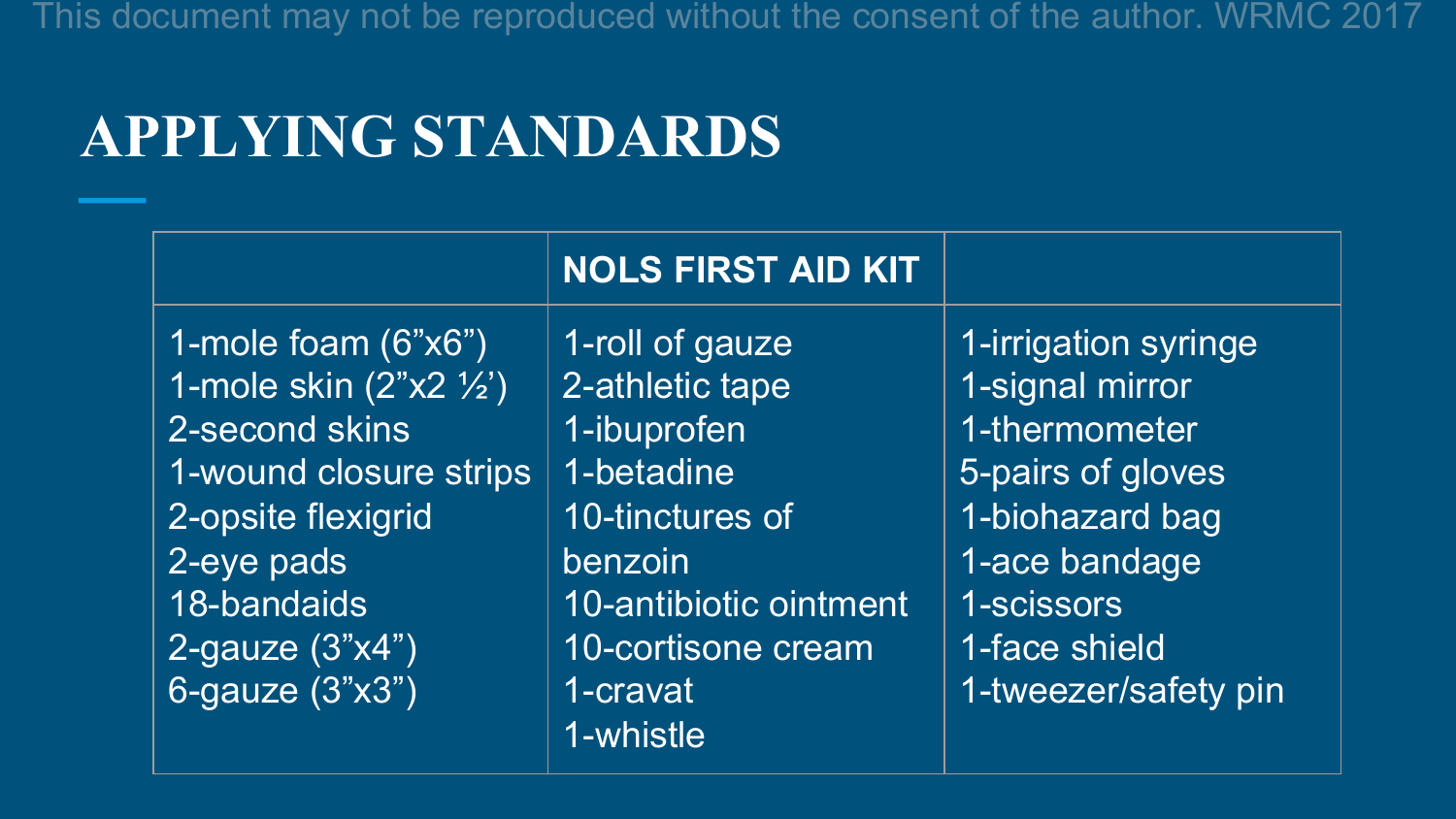### **APPLYING STANDARDS**

| <b>NOLS DRUG KIT</b> |                     | <b>EPINEPHRINE KIT</b> |
|----------------------|---------------------|------------------------|
| <b>Ibuprofen</b>     | <b>Diflucan</b>     | 2 ampules epi (1:1000) |
| Acetaminophen        | <b>Anusol</b>       | 2 syringes             |
| <b>Vicodin</b>       | <b>Benadryl</b>     | 4-2" gauze             |
| Levaquin             | <b>Aspirin</b>      | 4-alcohol preps        |
| <b>Keflex</b>        | Silvadene           | 1-sharps shuttle       |
| <b>Bactroban</b>     | Povidone lodine     | 60 mg-prednisone       |
| Erythro ophthalmic   | <b>Pyridium</b>     | 75 mg-Benadryl         |
| Imodium              | Prednisone          | Nitrile gloves         |
| <b>Zofran</b>        | Voltaren ophthalmic | Epi kit instructions   |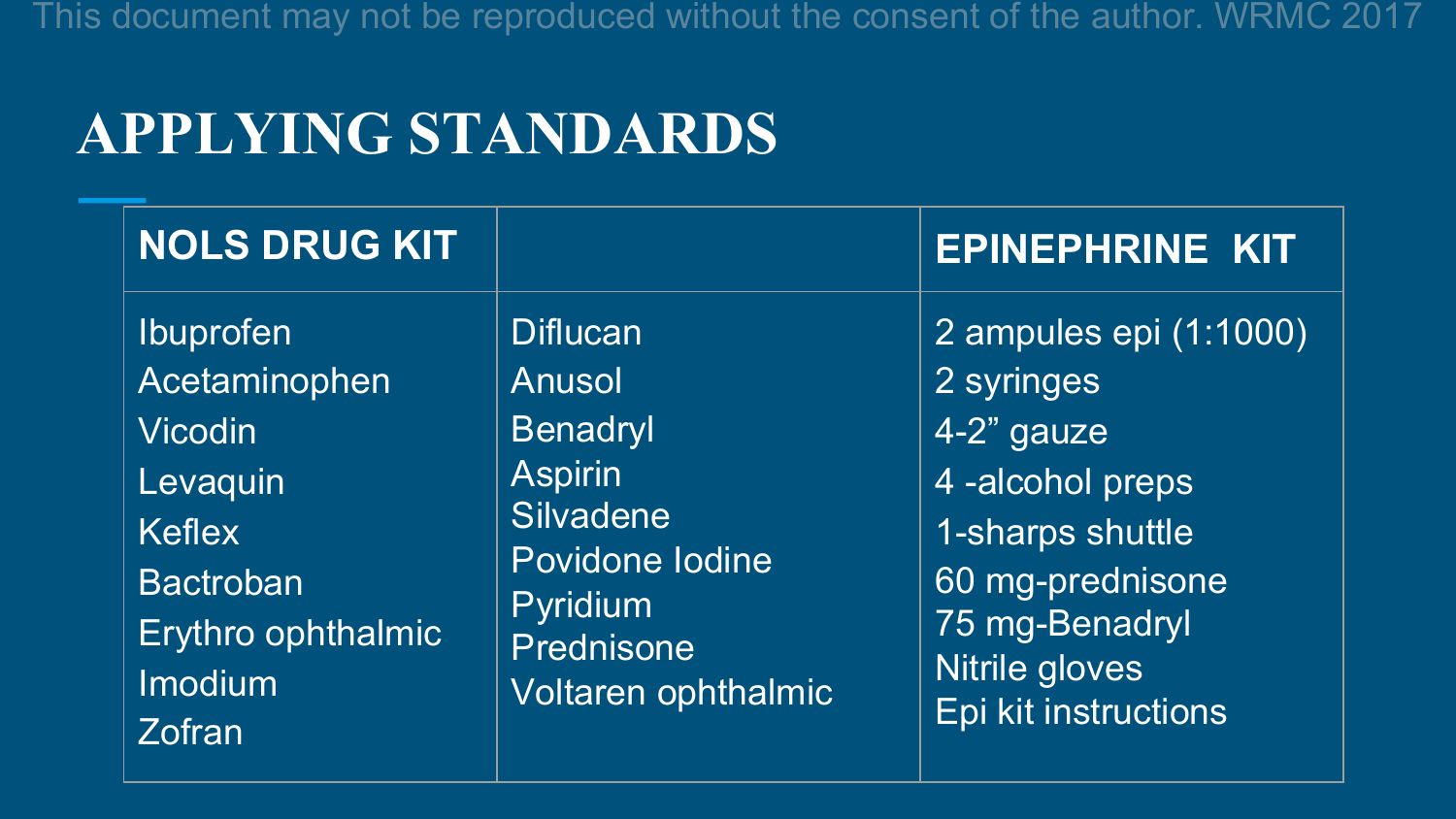#### **APPLYING STANDARDS**

**AEE Standard 4.09:** "All program personnel and participants...exchange medical information prior to course start."

**AdventureMark (NZ):** *No standard on participant health information*

**AMGA pg 32, #20:** "How does the program ensure that staff is aware of specific medical needs of clients?"

**Am. Camp Assc. \*HW.5:** Health history information must be gathered from parents/guardians that includes current health conditions, past medical treatment, immunizations, and allergies.

**HW.6** Health Exam: Each resident must assess the need for their campers to have a health exam.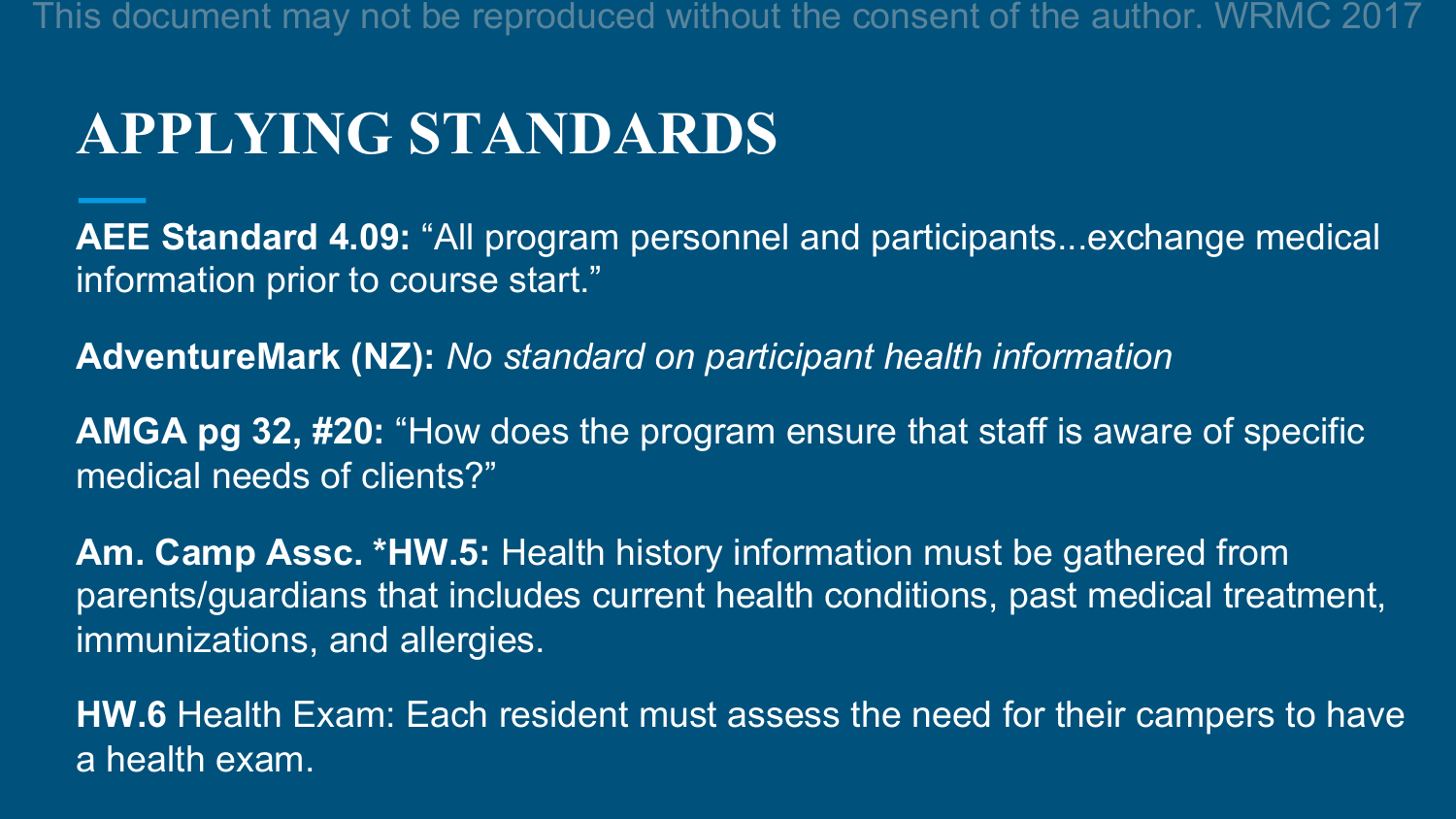#### **APPLYING STANDARDS**

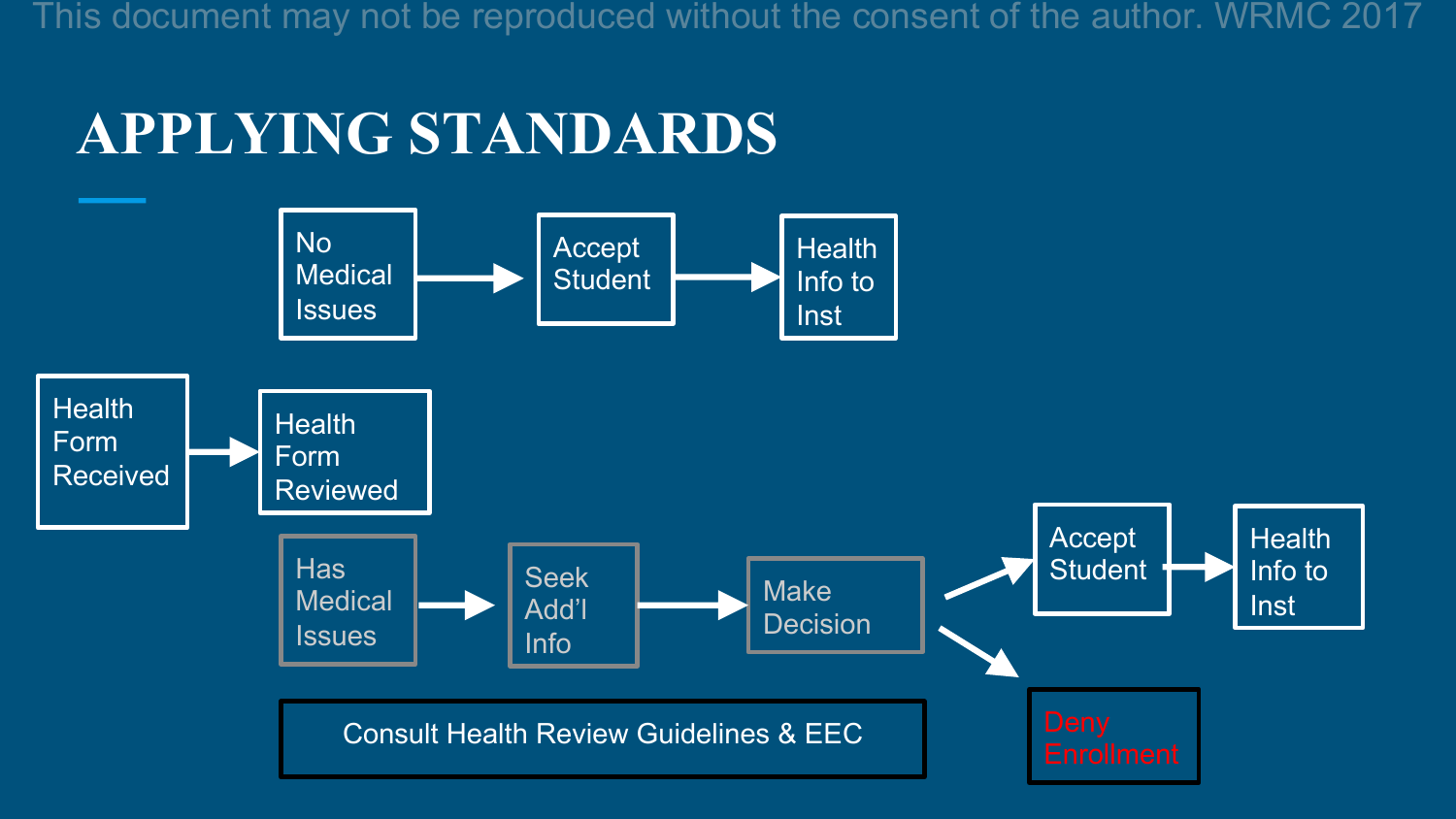#### **APPLYING STANDARDS**

**Belaying rappels**

**NOLS**: "...student rappels will be done with a backup belay."

**Outward Bound:** "All students will use an appropriate rappel device and a backup belay."

**AMGA Technical Handbook**: "Clients are normally belayed while rappelling."

**Houston & Cosley**: "Backing up rappel devices…is occasionally advisable."

**Tyson & Loomis**: "It makes sense to back...up the rappel…" Personal comfort and risk perception dictates.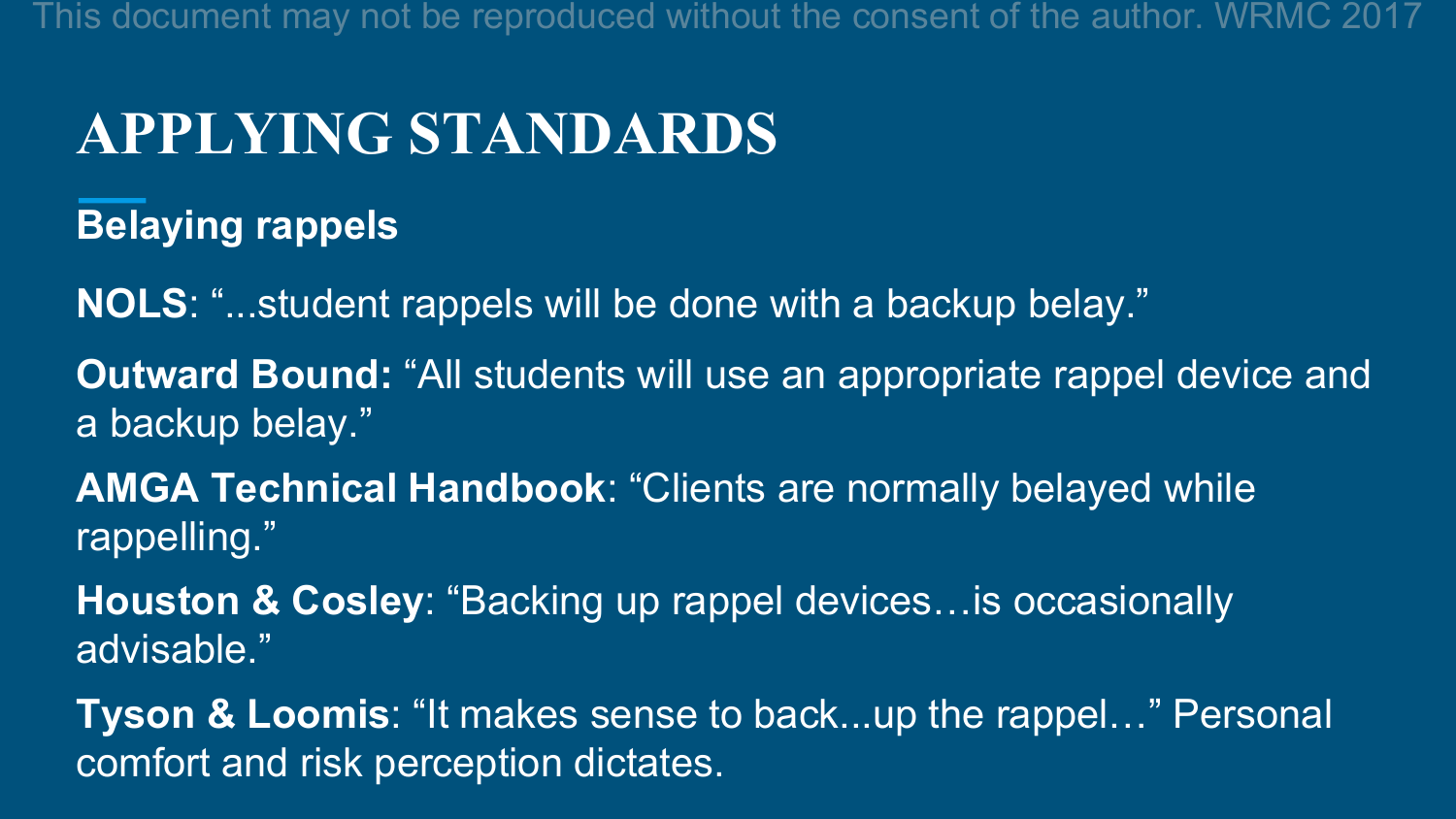# **DISCUSSION**

- I'm not accredited, so published standards don't apply to/won't affect me. Is this true?
- Since there is more than one standard setting body which should I subscribe to and apply to my organization?
- How do I know if our practices are consistent with published standards?
- Do I create more liability for my organization by writing policy around published standards?
- If there are really standards in our field is it important to get accredited? Why, or why not